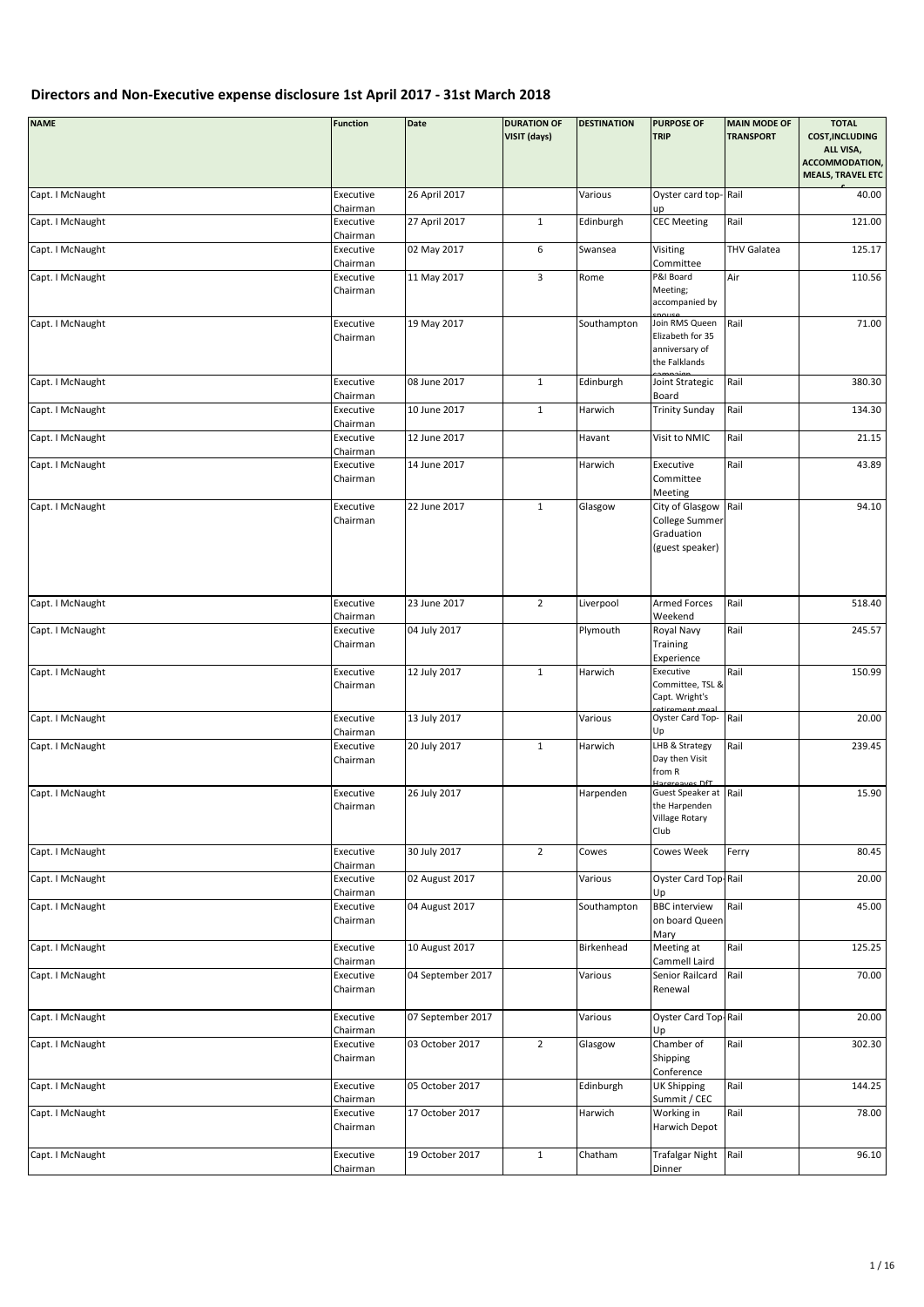| <b>NAME</b>      | <b>Function</b>                       | Date             | <b>DURATION OF</b><br>VISIT (days) | <b>DESTINATION</b> | <b>PURPOSE OF</b><br><b>TRIP</b>                                        | <b>MAIN MODE OF</b><br><b>TRANSPORT</b> | <b>TOTAL</b><br><b>COST, INCLUDING</b><br>ALL VISA,<br>ACCOMMODATION,<br><b>MEALS, TRAVEL ETC</b> |
|------------------|---------------------------------------|------------------|------------------------------------|--------------------|-------------------------------------------------------------------------|-----------------------------------------|---------------------------------------------------------------------------------------------------|
| Capt. I McNaught | Executive<br>Chairman                 | 23 October 2017  |                                    | Ipswich            | <b>Guest Speaker</b><br>at the Royal<br>Harwich Yacht<br>Club           | Rail                                    | 20.50                                                                                             |
| Capt. I McNaught | Executive<br>Chairman                 | 02 November 2017 |                                    | Harwich            | Executive<br>Committee                                                  | Rail                                    | 36.95                                                                                             |
| Capt. I McNaught | Executive<br>Chairman                 | 03 November 2017 |                                    | Newcastle          | Late return<br>home following<br>last minute<br>meeting being<br>called | Rail                                    | 112.40                                                                                            |
| Capt. I McNaught | Executive<br>Chairman                 | 06 November 2017 |                                    | Hull               | Visit to the TH<br>Academy                                              | Rail                                    | 11.99                                                                                             |
| Capt. I McNaught | Executive                             | 12 November 2017 |                                    | London             | Remembrance                                                             | Rail                                    | 88.55                                                                                             |
| Capt. I McNaught | Chairman<br>Executive<br>Chairman     | 14 November 2017 |                                    | London             | Parade<br><b>Trialling</b><br>Restaurant as<br>venue for JSB<br>Dinner  | Rail                                    | 58.74                                                                                             |
| Capt. I McNaught | Executive<br>Chairman                 | 16 November 2017 |                                    | Paris              | P&I Club Board<br>Meeting                                               | Rail                                    | 224.00                                                                                            |
| Capt. I McNaught | Executive<br>Chairman                 | 22 November 2017 |                                    | London             | JSB Dinner                                                              | Rail                                    | 1,139.78                                                                                          |
| Capt. I McNaught | Executive<br>Chairman                 | 29 November 2017 |                                    | Harwich            | <b>Internal Audit</b><br>Planning<br>Workshop                           | Rail                                    | 61.62                                                                                             |
| Capt. I McNaught | Executive<br>Chairman                 | 10 December 2017 | $\mathbf{3}$                       | Paris              | <b>IALA</b>                                                             | Rail                                    | 904.68                                                                                            |
| Capt. I McNaught | Executive<br>Chairman                 | 14 December 2017 |                                    | Harwich            | Executive<br>Committee                                                  | Rail                                    | 56.95                                                                                             |
| Capt. I McNaught | Executive<br>Chairman                 | 15 December 2017 |                                    | Edinburgh          | Chief Executive<br>Meeting                                              | Rail                                    | 55.50                                                                                             |
| Capt. I McNaught | Executive<br>Chairman                 | 18 December 2017 |                                    | London             | Nautical<br>Institute. At the<br><b>Habit Business</b><br>Lunch         | Rail                                    | 45.32                                                                                             |
| Capt. I McNaught | Executive<br>Chairman                 | 01 January 2018  |                                    |                    | Nautical<br>Institute<br>Membership                                     |                                         | 147.00                                                                                            |
| Capt. I McNaught | Executive<br>Chairman                 | 25 January 2018  | $\mathbf{1}$                       | Edinburgh          | CEC                                                                     | Rail                                    | 158.05                                                                                            |
| Capt. I McNaught | Executive<br>Chairman                 | 01 February 2018 |                                    | Bourne End         | <b>Guest Speaker</b><br>at the Bourne<br>End WI                         | Rail                                    | 33.35                                                                                             |
| Capt. I McNaught | Executive<br>Chairman                 | 02 February 2018 | $\mathbf{1}$                       | Southampton        | Southampton<br>Master<br><b>Mariners Dinner</b>                         | Rail                                    | 178.97                                                                                            |
| Capt. I McNaught | Executive<br>Chairman                 | 05 February 2018 | $\mathbf{3}$                       | Marrakech          | IALA Diplomatic Air<br>Conference                                       |                                         | 454.16                                                                                            |
| Capt. I McNaught | Executive<br>Chairman                 | 20 February 2018 |                                    | Harwich            | Executive<br>Committee                                                  | Rail                                    | 32.95                                                                                             |
| Capt. I McNaught | Executive<br>Chairman                 | 23 February 2018 |                                    | Harwich            | <b>GLA Roadshow</b>                                                     | Rail                                    | 32.95                                                                                             |
| Capt. I McNaught | Executive                             | 01 March 2018    |                                    | Edinburgh          | <b>Fleet Review</b>                                                     | Rail                                    | 229.30                                                                                            |
| Capt. I McNaught | Chairman<br>Executive<br>Chairman     | 13 March 2018    |                                    | Southampton        | Meeting<br>Examiners<br>Meeting and<br><b>ECDIS visit</b>               | Rail                                    | 31.35                                                                                             |
| Capt. I McNaught | Executive<br>Chairman                 | 13 March 2018    |                                    | Various            | Oyster Card Top-Rail<br>Up                                              |                                         | 120.00                                                                                            |
| Capt. N Palmer   | Deputy<br>Chairman &<br>Non Executive | 08 June 2017     |                                    | Edinburgh          | Joint Strategic<br><b>Board Meeting</b>                                 | Rail                                    | 165.30                                                                                            |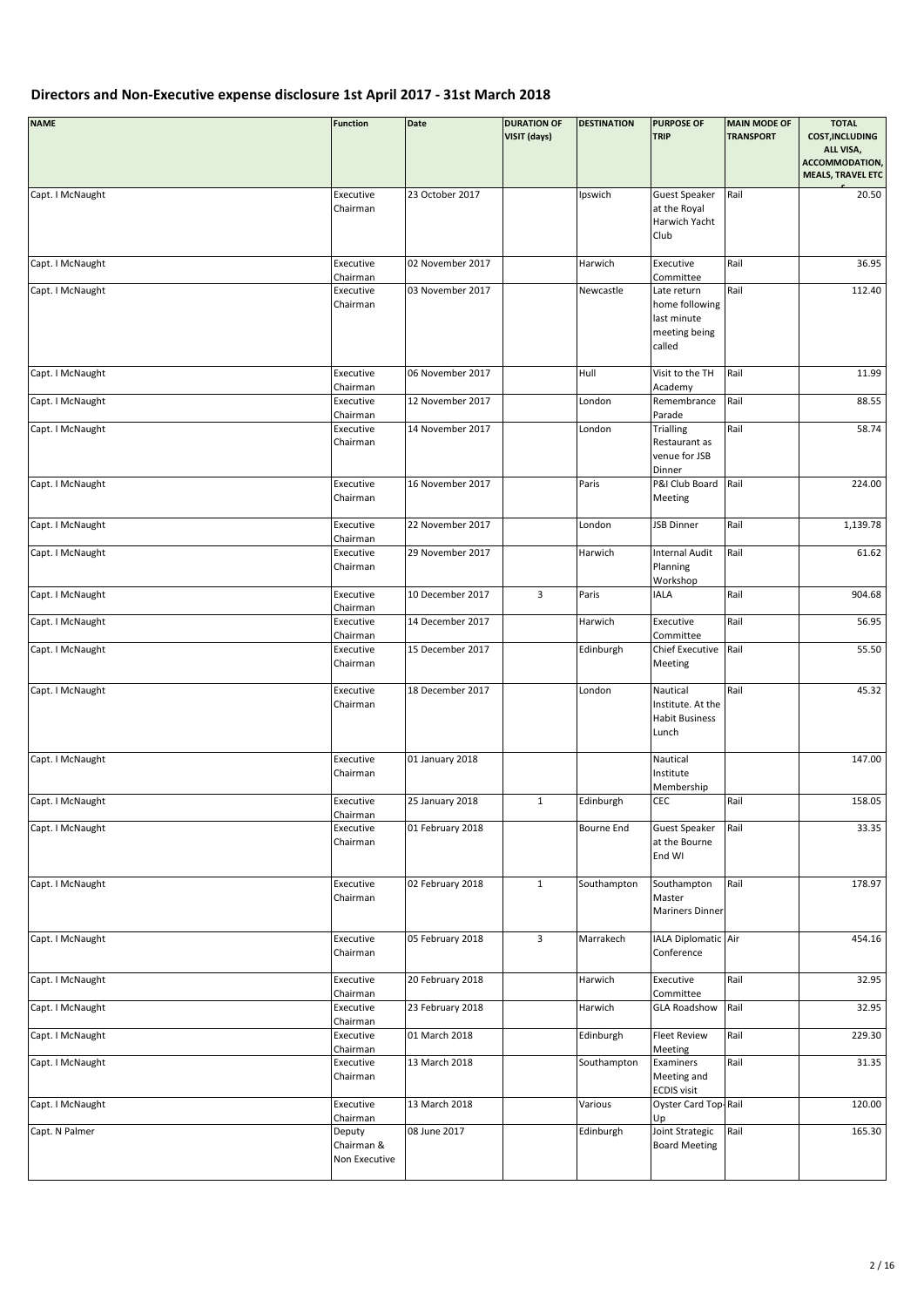| <b>NAME</b>    | <b>Function</b>                             | Date          | <b>DURATION OF</b><br>VISIT (days) | <b>DESTINATION</b> | <b>PURPOSE OF</b><br><b>TRIP</b>                                                                                                                                      | <b>MAIN MODE OF</b><br><b>TRANSPORT</b> | <b>TOTAL</b><br><b>COST, INCLUDING</b><br>ALL VISA,<br>ACCOMMODATION,<br><b>MEALS, TRAVEL ETC</b> |
|----------------|---------------------------------------------|---------------|------------------------------------|--------------------|-----------------------------------------------------------------------------------------------------------------------------------------------------------------------|-----------------------------------------|---------------------------------------------------------------------------------------------------|
| Capt. R Barker | Director of<br>Navigational<br>Requirements | 11 April 2017 |                                    | Edinburgh          | Project<br>Management<br><b>Working Group</b><br>(PMWG)<br>Meeting in<br>Edinburgh                                                                                    | Air                                     | 347.35                                                                                            |
| Capt. R Barker | Director of<br>Navigational<br>Requirements | 21 April 2017 | $\overline{7}$                     | Seattle            | International<br>Association of<br>Lighthouse<br>Authorities<br>(IALA) Aids to<br>Navigation<br>Requirements<br>and<br>Management<br>committee -<br>WG Chair<br>(ARM) | Air                                     | 207.20                                                                                            |
| Capt. R Barker | Director of<br>Navigational<br>Requirements | 06 May 2017   | 6                                  | Penzance           | Visiting<br>Committee 1<br>(VC1) Aids to<br>Navigation<br>Requirements<br>audit                                                                                       | <b>Trinity Vessel</b>                   | 404.31                                                                                            |
| Capt. R Barker | Director of<br>Navigational<br>Requirements | 10 May 2017   |                                    | Southampton / I    | UK Safety of<br>Navigation<br>Committee<br>Meeting                                                                                                                    | Rail                                    | 68.95                                                                                             |
| Capt. R Barker | Director of<br>Navigational<br>Requirements | 11 May 2017   |                                    | Harwich            | Harwich Office<br>Interviews                                                                                                                                          | Rail                                    | 34.83                                                                                             |
| Capt. R Barker | Director of<br>Navigational<br>Requirements | 12 May 2017   |                                    | Harwich            | Harwich Office<br>Interviews                                                                                                                                          | Rail                                    | 31.32                                                                                             |
| Capt. R Barker | Director of<br>Navigational<br>Requirements | 15 May 2017   |                                    | Edinburgh          | Project<br>Management<br><b>Working Group</b><br>(PMWG)<br>Meeting in<br>Edinburgh                                                                                    | Air                                     | 262.66                                                                                            |
| Capt. R Barker | Director of<br>Navigational<br>Requirements | 24 May 2017   |                                    | Dover              | Meeting with<br>the National<br>Maritime<br>Operations<br>Centre in Dover                                                                                             | Rail                                    | 59.30                                                                                             |
| Capt. R Barker | Director of<br>Navigational<br>Requirements | 25 May 2017   |                                    | Harwich            | Working from<br>Harwich Office<br>& Meetings                                                                                                                          | Rail                                    | 83.23                                                                                             |
| Capt. R Barker | Director of<br>Navigational<br>Requirements | 01 June 2017  |                                    | Gravesend          | External<br>Stakeholder<br>Meeting - Port<br>of London<br>Authority (PLA)                                                                                             | Rail                                    | 28.70                                                                                             |
| Capt. R Barker | Director of<br>Navigational<br>Requirements | 05 June 2017  |                                    | Edinburgh          | Project<br>Management<br><b>Working Group</b><br>(PMWG)<br>Meeting in<br>Edinburgh                                                                                    | Air                                     | 445.56                                                                                            |
| Capt. R Barker | Director of<br>Navigational<br>Requirements | 09 June 2017  |                                    | Chichester         | Shipwrecked<br>Mariners<br>Meeting<br>(Corporate)                                                                                                                     | Rail                                    | 18.15                                                                                             |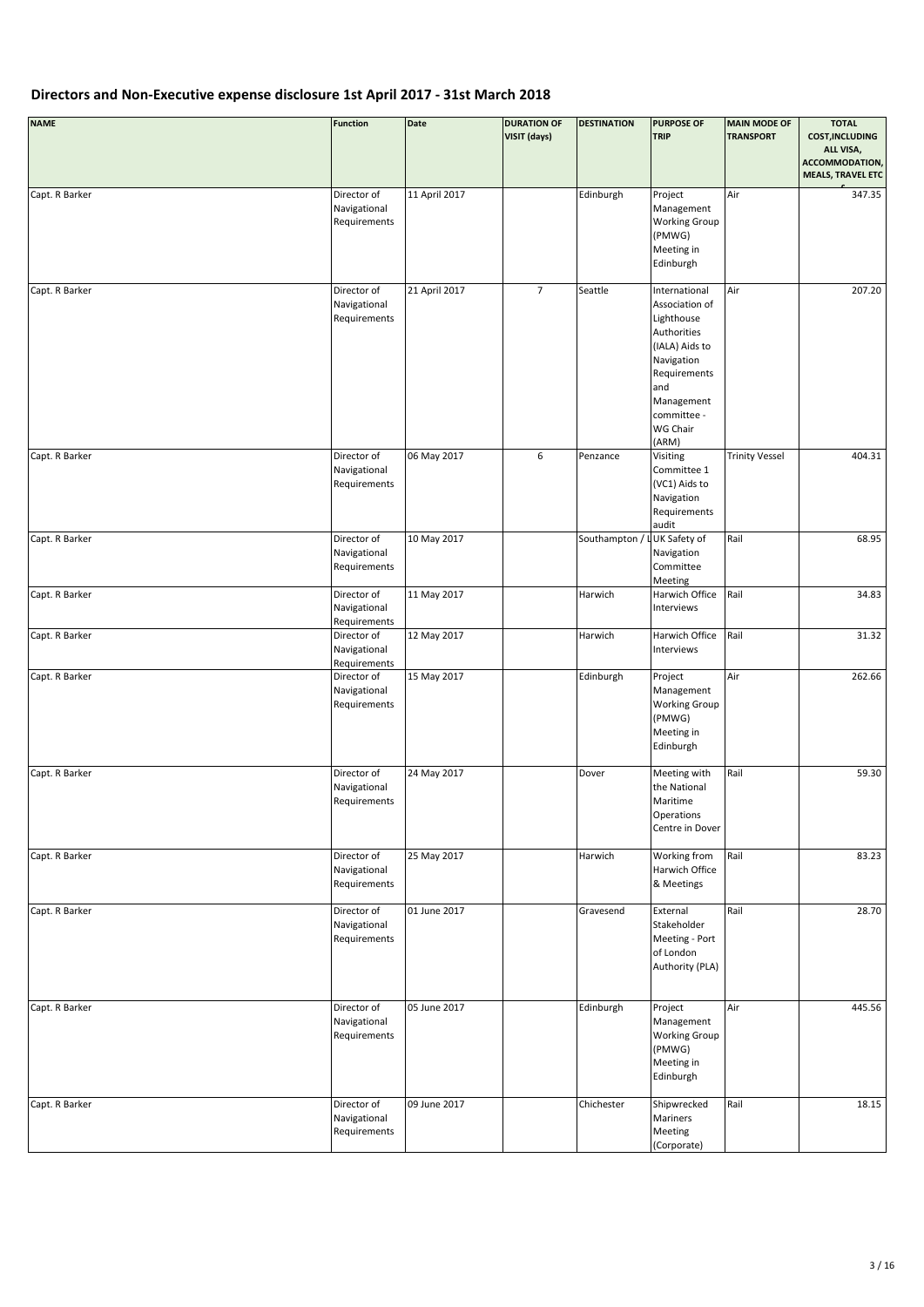| <b>NAME</b>    | <b>Function</b>                             | Date           | <b>DURATION OF</b><br>VISIT (days) | <b>DESTINATION</b> | <b>PURPOSE OF</b><br><b>TRIP</b>                                                                               | <b>MAIN MODE OF</b><br><b>TRANSPORT</b> | <b>TOTAL</b><br><b>COST, INCLUDING</b><br>ALL VISA,<br>ACCOMMODATION,<br><b>MEALS, TRAVEL ETC</b> |
|----------------|---------------------------------------------|----------------|------------------------------------|--------------------|----------------------------------------------------------------------------------------------------------------|-----------------------------------------|---------------------------------------------------------------------------------------------------|
| Capt. R Barker | Director of<br>Navigational<br>Requirements | 12 June 2017   |                                    | Havant             | External<br>Stakeholder<br>National<br>Maritime<br>Information<br>Centre(NMIC) at<br>Portsdown                 | Rail                                    | 29.55                                                                                             |
| Capt. R Barker | Director of<br>Navigational<br>Requirements | 14 June 2017   |                                    | Harwich            | Working from<br>Harwich Office<br>& Meetings                                                                   | Rail                                    | 71.80                                                                                             |
| Capt. R Barker | Director of<br>Navigational<br>Requirements | 19 June 2017   |                                    | Harwich            | Working from<br>Harwich Office<br>& Meetings                                                                   | Rail                                    | 45.19                                                                                             |
| Capt. R Barker | Director of<br>Navigational<br>Requirements | 12 July 2017   | $\mathbf{1}$                       | Harwich            | Executive<br>committee<br>Meeting                                                                              | Rail                                    | 150.96                                                                                            |
| Capt. R Barker | Director of<br>Navigational<br>Requirements | 13 July 2017   | $\mathbf 1$                        | Edinburgh          | Project<br>Management<br><b>Working Group</b><br>(PMWG)<br>Meeting in<br>Edinburgh                             | Air                                     | 459.83                                                                                            |
| Capt. R Barker | Director of<br>Navigational<br>Requirements | 17 July 2017   |                                    | Westminster        | All-Party<br>Parliamentary<br>Maritime and<br>Ports Group<br>Meeting                                           | Rail                                    | 4.80                                                                                              |
| Capt. R Barker | Director of<br>Navigational<br>Requirements | 20 July 2017   | $\mathbf 1$                        | Harwich            | Working from<br>Harwich Office<br>& Meetings                                                                   | Rail                                    | 172.19                                                                                            |
| Capt. R Barker | Director of<br>Navigational<br>Requirements | 24 July 2017   | 3                                  | VC <sub>2</sub>    | Visiting<br>Committee 1<br>(VC2) to Penrith<br>North Wales -<br>Aids to<br>Navigation<br>Requirements<br>audit | Rail                                    | 482.82                                                                                            |
| Capt. R Barker | Director of<br>Navigational<br>Requirements | 30 July 2017   | $\overline{2}$                     | Cowes              | External<br>Stakeholder<br>meetings, HRH<br>in attendance,<br>RYA & Cowes<br>Harbour Master                    | Rail                                    | 56.42                                                                                             |
| Capt. R Barker | Director of<br>Navigational<br>Requirements | 09 August 2017 |                                    | London             | External<br>Stakeholder<br>meeting                                                                             | Rail                                    | 4.80                                                                                              |
| Capt. R Barker | Director of<br>Navigational<br>Requirements | 16 August 2017 |                                    | London             | Passage<br><b>Planning English</b><br>Channel &<br>Dover Strait                                                | Rail                                    | 2.40                                                                                              |
| Capt. R Barker | Director of<br>Navigational<br>Requirements | 20 August 2017 |                                    | Harwich            | Working from<br>Harwich Office<br>& Meetings                                                                   | Rail                                    | 44.47                                                                                             |
| Capt. R Barker | Director of<br>Navigational<br>Requirements | 29 August 2017 |                                    | London             | <b>Fleet Review</b><br><b>Working Group</b><br>meeting in<br>London                                            |                                         | 13.20                                                                                             |
| Capt. R Barker | Director of<br>Navigational<br>Requirements | 30 August 2017 |                                    | London             | Deep Sea Pilot<br>Meeting<br>(Corporate)                                                                       |                                         | 14.80                                                                                             |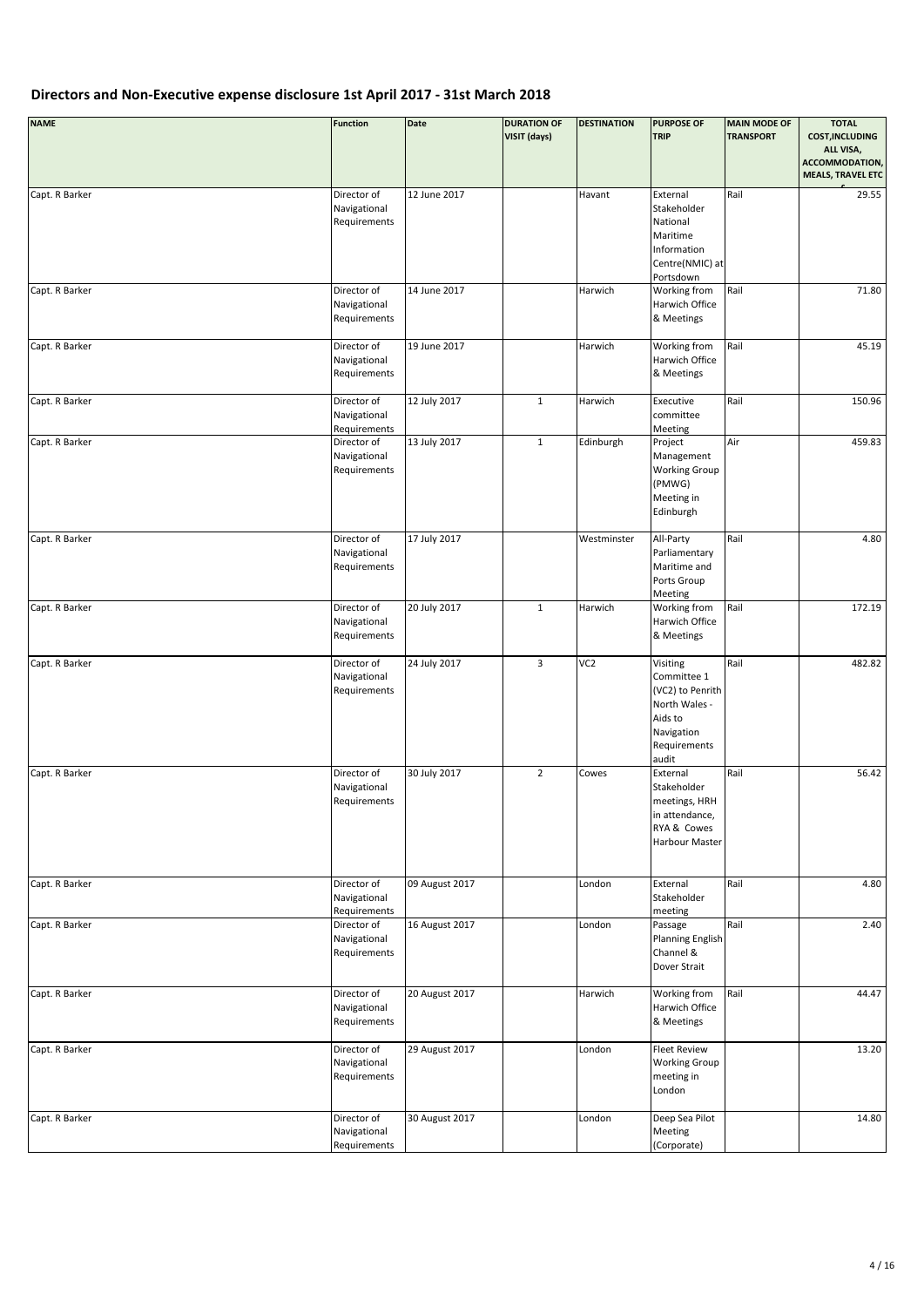| <b>NAME</b>    | <b>Function</b>                             | Date              | <b>DURATION OF</b><br>VISIT (days) | <b>DESTINATION</b> | <b>PURPOSE OF</b><br><b>TRIP</b>                                                                                                                                      | <b>MAIN MODE OF</b><br><b>TRANSPORT</b> | <b>TOTAL</b><br><b>COST, INCLUDING</b><br>ALL VISA,<br>ACCOMMODATION,<br><b>MEALS, TRAVEL ETC</b> |
|----------------|---------------------------------------------|-------------------|------------------------------------|--------------------|-----------------------------------------------------------------------------------------------------------------------------------------------------------------------|-----------------------------------------|---------------------------------------------------------------------------------------------------|
| Capt. R Barker | Director of<br>Navigational<br>Requirements | 06 September 2017 |                                    | Harwich            | Project<br>Management<br><b>Working Group</b><br>(PMWG)<br>Meeting in<br>Harwich                                                                                      | Rail                                    | 268.20                                                                                            |
| Capt. R Barker | Director of<br>Navigational<br>Requirements | 09 September 2017 | 5                                  | China              | International<br>Association of<br>Lighthouse<br>Authorities<br>(IALA) Risk<br>Management<br>Workshop                                                                 | Air                                     | 3,605.10                                                                                          |
| Capt. R Barker | Director of<br>Navigational<br>Requirements | 18 September 2017 |                                    | Harwich            | Working from<br>Harwich Office<br>& Meetings                                                                                                                          | Rail                                    | 29.80                                                                                             |
| Capt. R Barker | Director of<br>Navigational<br>Requirements | 19 September 2017 |                                    | Southampton        | External<br>Stakeholder<br>Meeting -<br>Maritime UK                                                                                                                   | Rail                                    | 75.30                                                                                             |
| Capt. R Barker | Director of<br>Navigational<br>Requirements | 21 September 2017 |                                    | London             | <b>UK Seafarers</b><br>Meeting in<br>London<br>(Corporate)                                                                                                            | Rail                                    | 4.80                                                                                              |
| Capt. R Barker | Director of<br>Navigational<br>Requirements | 28 September 2017 |                                    | Southampton        | UK Safety of<br>Navigation<br>(UKSON)<br>Committee<br>Meeting in<br>Southampton                                                                                       | Rail                                    | 2.40                                                                                              |
| Capt. R Barker | Director of<br>Navigational<br>Requirements | 01 October 2017   |                                    | N/A                | Renewal of<br>yearly<br>subscription                                                                                                                                  |                                         | 147.00                                                                                            |
| Capt. R Barker | Director of<br>Navigational<br>Requirements | 04 October 2017   |                                    | Southampton        | External<br>Stakeholder<br>meeting                                                                                                                                    | Rail                                    | 29.15                                                                                             |
| Capt. R Barker | Director of<br>Navigational<br>Requirements | 10 October 2017   | $\mathbf 1$                        | Edinburgh          | <b>Fleet Review</b><br><b>Working Group</b><br>meeting in<br>Harwich                                                                                                  | Air                                     | 464.49                                                                                            |
| Capt. R Barker | Director of<br>Navigational<br>Requirements | 16 October 2017   |                                    | Harwich            | Working from<br>Harwich Office<br>& Meetings                                                                                                                          | Rail                                    | 52.80                                                                                             |
| Capt. R Barker | Director of<br>Navigational<br>Requirements | 19 October 2017   |                                    | ŗ                  | Wreck marking<br>& removal<br>meeting with<br>the Secretary<br>of State<br>Representive<br>for Maritime<br>Salvage<br>Intervention<br>(SOSREP)                        |                                         | 42.00                                                                                             |
| Capt. R Barker | Director of<br>Navigational<br>Requirements | 22 October 2017   | 5                                  | Paris              | International<br>Association of<br>Lighthouse<br>Authorities<br>(IALA) Aids to<br>Navigation<br>Requirements<br>and<br>Management<br>committee -<br>WG Chair<br>(ARM) | Air                                     | 1,486.45                                                                                          |
| Capt. R Barker | Director of<br>Navigational<br>Requirements | 02 November 2017  |                                    | Harwich            | Executive<br>Committee<br>Meeting at<br>Harwich                                                                                                                       | Rail                                    | 36.95                                                                                             |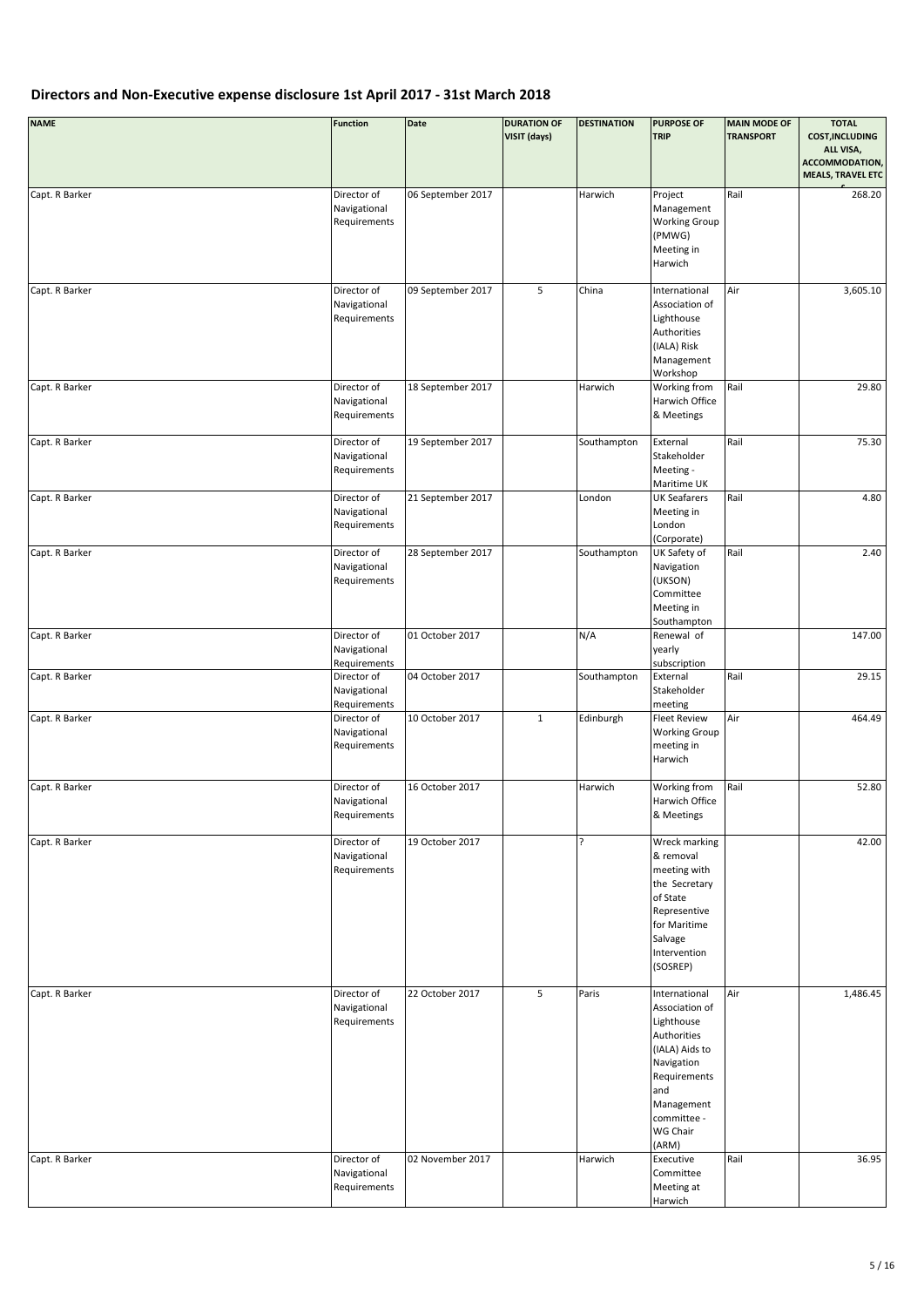| <b>NAME</b>    | <b>Function</b>                             | Date             | <b>DURATION OF</b><br>VISIT (days) | <b>DESTINATION</b> | <b>PURPOSE OF</b><br><b>TRIP</b>                                                                         | <b>MAIN MODE OF</b><br><b>TRANSPORT</b> | <b>TOTAL</b><br><b>COST, INCLUDING</b><br>ALL VISA,<br>ACCOMMODATION,<br><b>MEALS, TRAVEL ETC</b> |
|----------------|---------------------------------------------|------------------|------------------------------------|--------------------|----------------------------------------------------------------------------------------------------------|-----------------------------------------|---------------------------------------------------------------------------------------------------|
| Capt. R Barker | Director of<br>Navigational<br>Requirements | 14 November 2017 |                                    | London             | <b>Fleet Review</b><br><b>Working Group</b><br>meeting in<br>London                                      | Rail                                    | 24.40                                                                                             |
| Capt. R Barker | Director of<br>Navigational<br>Requirements | 16 November 2017 | $\mathbf{1}$                       | Southampton        | Marine<br>Autonomous<br>Systems<br>Regulatory<br><b>Working Group</b><br>in Southampton<br>(MASRWG)      | Rail                                    | 97.65                                                                                             |
| Capt. R Barker | Director of<br>Navigational<br>Requirements | 20 November 2017 |                                    | Lowestoft          | Wreck marking<br>& removal<br>meeting in<br>Lowestoft in<br>connection of<br>the Ella<br>Shipwreck       | Rail                                    | 32.79                                                                                             |
| Capt. R Barker | Director of<br>Navigational<br>Requirements | 22 November 2017 | $\mathbf 1$                        | Edinburgh          | Project<br>Management<br><b>Working Group</b><br>(PMWG)<br>Meeting in<br>Edinburgh                       | Air/Rail                                | 332.71                                                                                            |
| Capt. R Barker | Director of<br>Navigational<br>Requirements | 22 November 2017 |                                    | Edinburgh          | Project<br>Management<br><b>Working Group</b><br>(PMWG)<br>Meeting in<br>Edinburgh                       | Air/Rail                                | 325.05                                                                                            |
| Capt. R Barker | Director of<br>Navigational<br>Requirements | 28 November 2017 |                                    | London             | IOS/ PLA Lower<br>Thames<br>Inspection                                                                   | Rail                                    | 29.80                                                                                             |
| Capt. R Barker | Director of<br>Navigational<br>Requirements | 29 November 2017 |                                    | Harwich            | Working from<br>Harwich Office<br>& Meetings                                                             | Rail                                    | 41.61                                                                                             |
| Capt. R Barker | Director of<br>Navigational<br>Requirements | 30 November 2017 |                                    | London             | Nautical and<br>Offshore<br>Renewables<br>Energy<br>Liaison (NOREL)<br><b>Group Meeting</b><br>in London | Rail                                    | 8.00                                                                                              |
| Capt. R Barker | Director of<br>Navigational<br>Requirements | 04 December 2017 |                                    | London             | All-Party<br>Parliamentary<br>Maritime and<br>Ports Group<br>Meeting in<br>London                        | Rail/Undergroun                         | 2.40                                                                                              |
| Capt. R Barker | Director of<br>Navigational<br>Requirements | 05 December 2017 |                                    | London             | Reception to<br>attend for the<br>International<br>Maritime<br>Organisation<br>(IMO)                     | Rail/Undergroun                         | 2.40                                                                                              |
| Capt. R Barker | Director of<br>Navigational<br>Requirements | 08 December 2017 |                                    | Chichester         | Shipwrecked<br>Mariners<br>Meeting<br>(Corporate)                                                        | Car                                     | 9.00                                                                                              |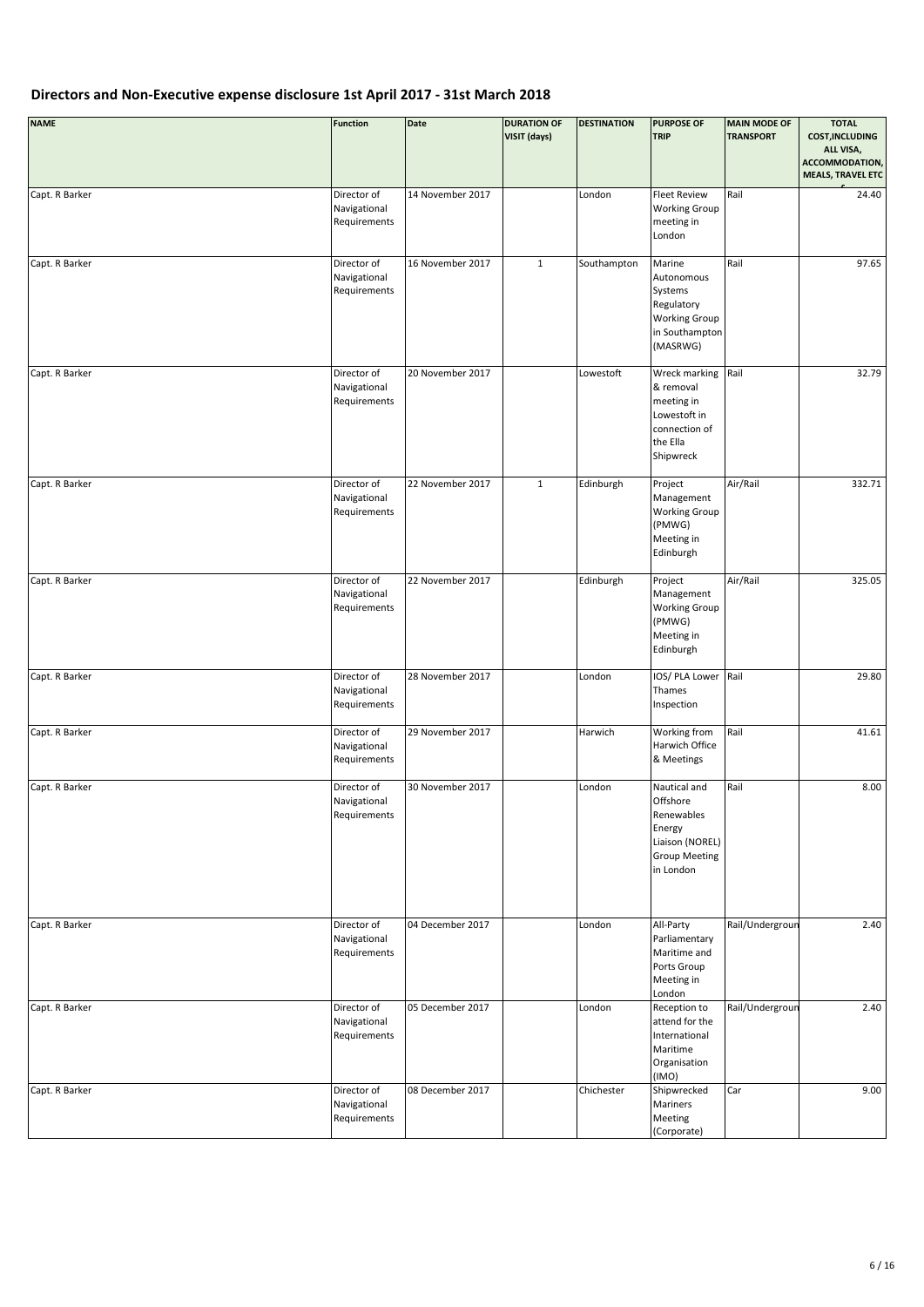| <b>NAME</b>    | <b>Function</b>                             | Date             | <b>DURATION OF</b><br>VISIT (days) | <b>DESTINATION</b> | <b>PURPOSE OF</b><br><b>TRIP</b>                                                                                                                                              | <b>MAIN MODE OF</b><br><b>TRANSPORT</b> | <b>TOTAL</b><br><b>COST, INCLUDING</b><br>ALL VISA,<br>ACCOMMODATION,<br><b>MEALS, TRAVEL ETC</b> |
|----------------|---------------------------------------------|------------------|------------------------------------|--------------------|-------------------------------------------------------------------------------------------------------------------------------------------------------------------------------|-----------------------------------------|---------------------------------------------------------------------------------------------------|
| Capt. R Barker | Director of<br>Navigational<br>Requirements | 11 December 2017 |                                    | London             | Attending a<br>reception to<br>celebrate the<br>transition from<br><b>DONG Energy</b><br>to Orsted                                                                            | Rail/Undergroun                         | 4.80                                                                                              |
| Capt. R Barker | Director of<br>Navigational<br>Requirements | 12 December 2017 |                                    | London             | <b>UK Seafarers</b><br>Meeting in<br>London<br>(Corporate)                                                                                                                    | Rail/Undergroun                         | 11.70                                                                                             |
| Capt. R Barker | Director of<br>Navigational<br>Requirements | 14 December 2017 |                                    | Harwich            | Working from<br>Harwich Office<br>& Meetings                                                                                                                                  | Rail                                    | 36.95                                                                                             |
| Capt. R Barker | Director of<br>Navigational<br>Requirements | 18 December 2017 |                                    | London             | Meeting to<br>attend for the<br>Nautical<br>Institute                                                                                                                         | walk                                    | 75.94                                                                                             |
| Capt. R Barker | Director of<br>Navigational<br>Requirements | 19 December 2017 |                                    | Harwich            | <b>Fleet Review</b><br><b>Working Group</b><br>meeting in<br>Harwich                                                                                                          | Rail                                    | 44.09                                                                                             |
| Capt. R Barker | Director of<br>Navigational<br>Requirements | 03 January 2018  | $\mathbf{1}$                       | Harwich            | <b>Fleet Review</b><br><b>Working Group</b><br>meeting in<br>Harwich                                                                                                          | Rail                                    | 175.17                                                                                            |
| Capt. R Barker | Director of<br>Navigational<br>Requirements | 07 January 2018  |                                    | N/A                | Renewal of<br>yearly senior<br>railcard so that<br>discount can be<br>claimed                                                                                                 |                                         | 30.00                                                                                             |
| Capt. R Barker | Director of<br>Navigational<br>Requirements | 08 January 2018  | $\overline{2}$                     | Taunton            | Deep Sea Pilot<br>Meeting<br>(Corporate)                                                                                                                                      | Rail                                    | 432.03                                                                                            |
| Capt. R Barker | Director of<br>Navigational<br>Requirements | 24 January 2018  |                                    | Harwich            | Working from<br>Harwich Office<br>& Meetings                                                                                                                                  | Rail                                    | 22.40                                                                                             |
| Capt. R Barker | Director of<br>Navigational<br>Requirements | 24 January 2018  |                                    | London             | SS Richard<br>Montgomery<br><b>Expert Advisory</b><br>Group (SSRM-<br>EAG) to provide<br>advice &<br>direction of the<br>managing<br>wreck of the SS<br>Richard<br>Montgomery | Rail                                    | 4.80                                                                                              |
| Capt. R Barker | Director of<br>Navigational<br>Requirements | 26 January 2018  |                                    | London             | <b>Fleet Review</b><br><b>Working Group</b><br>meeting in<br>Harwich                                                                                                          | Rail                                    | 4.80                                                                                              |
| Capt. R Barker | Director of<br>Navigational<br>Requirements | 02 February 2018 |                                    | Southampton        | Shipwrecked<br>Mariners<br>Reception<br>(Corporate)                                                                                                                           | Rail                                    | 94.00                                                                                             |
| Capt. R Barker | Director of<br>Navigational<br>Requirements | 05 February 2018 |                                    | Harwich            | Working from<br>Harwich Office<br>& Meetings                                                                                                                                  | Rail                                    | 34.45                                                                                             |
| Capt. R Barker | Director of<br>Navigational<br>Requirements | 05 February 2018 | $\mathbf{1}$                       | London             | External<br>Mariner<br>Stakeholder<br>reception -<br>chamber of<br>Shipping                                                                                                   | Rail                                    | 343.75                                                                                            |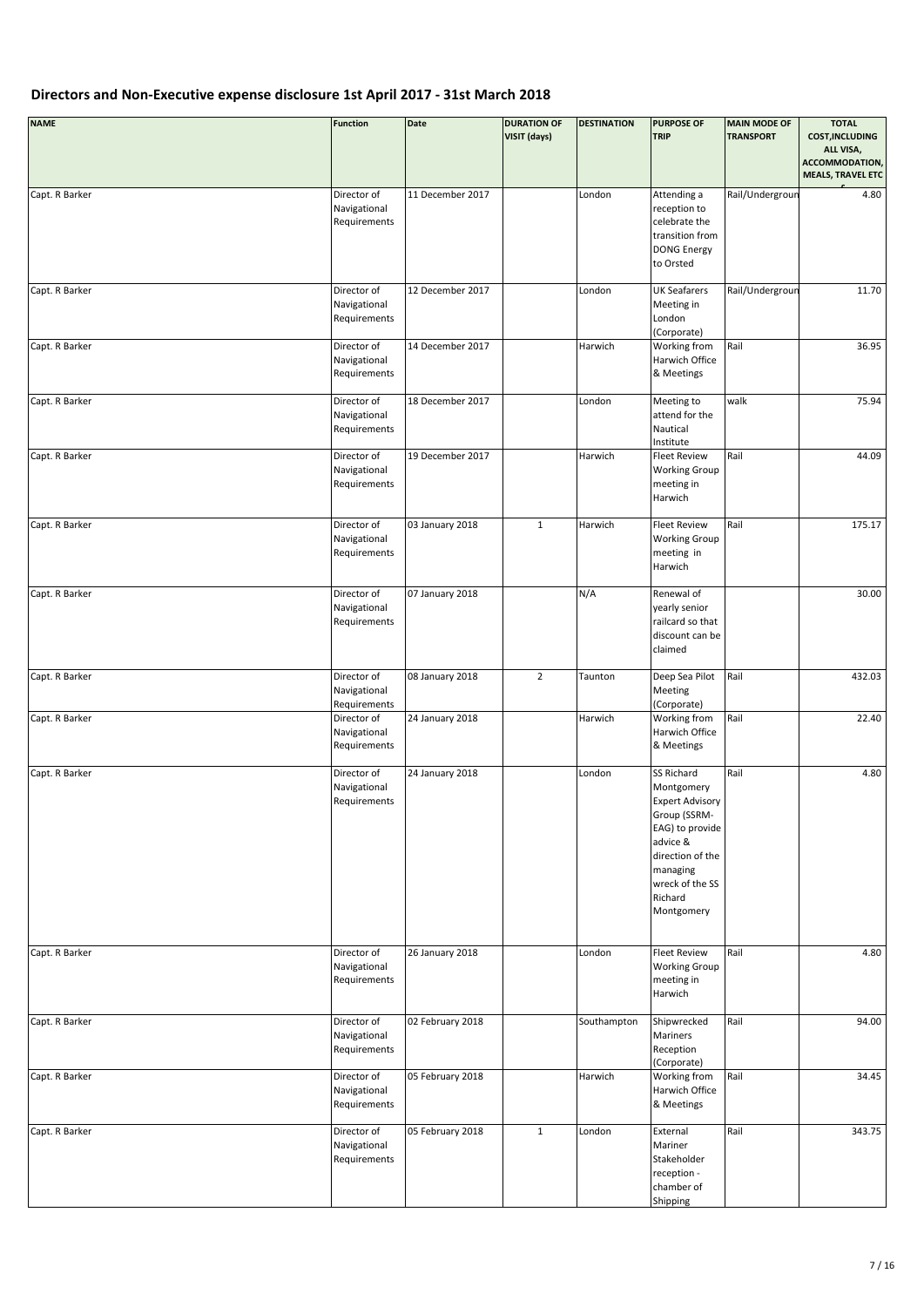| <b>NAME</b>    | <b>Function</b>                             | <b>Date</b>      | <b>DURATION OF</b><br>VISIT (days) | <b>DESTINATION</b> | <b>PURPOSE OF</b><br><b>TRIP</b>                                                                                           | <b>MAIN MODE OF</b><br><b>TRANSPORT</b> | <b>TOTAL</b><br><b>COST, INCLUDING</b><br>ALL VISA,<br>ACCOMMODATION,<br><b>MEALS, TRAVEL ETC</b> |
|----------------|---------------------------------------------|------------------|------------------------------------|--------------------|----------------------------------------------------------------------------------------------------------------------------|-----------------------------------------|---------------------------------------------------------------------------------------------------|
| Capt. R Barker | Director of<br>Navigational<br>Requirements | 06 February 2018 |                                    | London             | MAS Regulatory Rail<br><b>Working Group</b><br>in London                                                                   |                                         | 4.80                                                                                              |
| Capt. R Barker | Director of<br>Navigational<br>Requirements | 07 February 2018 | $\overline{2}$                     | Edinburgh          | Annual GLA<br>Forum to<br>discuss all the<br><b>IGC issues - NLB</b><br>Edinburgh                                          | Air                                     | 564.99                                                                                            |
| Capt. R Barker | Director of<br>Navigational<br>Requirements | 20 February 2018 |                                    | Harwich            | Working from<br>Harwich Office<br>& Meetings                                                                               | Rail                                    | 36.50                                                                                             |
| Capt. R Barker | Director of<br>Navigational<br>Requirements | 20 February 2018 | $\mathbf{1}$                       | Winchester         | R&Rnav Staff<br>workshop                                                                                                   | Rail                                    | 239.30                                                                                            |
| Capt. R Barker | Director of<br>Navigational<br>Requirements | 23 February 2018 |                                    | Harwich            | Working from<br>Harwich Office<br>& Meetings                                                                               | Rail                                    | 36.65                                                                                             |
| Capt. R Barker | Director of<br>Navigational<br>Requirements | 24 February 2018 | 8                                  | South Africa       | International<br>Association of<br>Lighthouse<br>Authorities<br>(IALA) Risk<br>Management<br>Workshop                      | Air                                     | 4,561.09                                                                                          |
| Capt. R Barker | Director of<br>Navigational<br>Requirements | 12 March 2018    |                                    | Harwich            | <b>Fleet Review</b><br><b>Working Group</b><br>meeting in<br>Harwich                                                       | Rail                                    | 52.20                                                                                             |
| Capt. R Barker | Director of<br>Navigational<br>Requirements | 13 March 2018    |                                    | Southampton        | Examiners visit<br>to ECDIS<br>Limited in<br>Fareham<br>Southampton                                                        | Rail                                    | 33.75                                                                                             |
| Capt. R Barker | Director of<br>Navigational<br>Requirements | 26 March 2018    |                                    | London             | <b>UK Seafarers</b><br>Meeting in<br>London<br>(Corporate)                                                                 | Rail                                    | 4.80                                                                                              |
| Capt. R Barker | Director of<br>Navigational<br>Requirements | 27 March 2018    |                                    | Temple             | To attend a<br>Anchorites<br>dinner as the<br><b>Principal Guest</b><br>& Chairman of<br>the Harwich<br>Haven<br>Authority | Rail                                    | 2.40                                                                                              |
| Capt. R Barker | Director of<br>Navigational<br>Requirements | 28 March 2018    |                                    | Temple             | External<br>Stakeholder<br>meeting                                                                                         | Rail                                    | 2.40                                                                                              |
| Cmdr. R Dorey  | Director of<br>Operations                   | 03 April 2017    |                                    | London             | Working in<br>London Office                                                                                                | Rail                                    | 34.84                                                                                             |
| Cmdr. R Dorey  | Director of<br>Operations                   | 05 April 2017    |                                    | London             | Meeting at<br>London Office                                                                                                | Rail                                    | 34.04                                                                                             |
| Cmdr. R Dorey  | Director of<br>Operations                   | 06 April 2017    |                                    | London             | Meeting at<br>London Office                                                                                                | Rail                                    | 56.35                                                                                             |
| Cmdr. R Dorey  | Director of<br>Operations                   | 10 April 2017    |                                    | London             | Working in<br>London Office                                                                                                | Rail                                    | 33.77                                                                                             |
| Cmdr. R Dorey  | Director of<br>Operations                   | 25 April 2017    |                                    | London             | Meeting in<br>London                                                                                                       | Rail                                    | 113.00                                                                                            |
| Cmdr. R Dorey  | Director of<br>Operations                   | 26 April 2017    |                                    | London             | Attending<br>Executive<br>Committee                                                                                        | Rail                                    | 110.20                                                                                            |
| Cmdr. R Dorey  | Director of<br>Operations                   | 27 April 2017    |                                    | London             | Meetings at<br>London Office                                                                                               | Rail                                    | 90.24                                                                                             |
| Cmdr. R Dorey  | Director of<br>Operations                   | 02 May 2017      | 6                                  | Penzance           | Estate site visit                                                                                                          | Rail                                    | 487.70                                                                                            |
| Cmdr. R Dorey  | Director of<br>Operations                   | 09 May 2017      | $\mathbf 1$                        | London             | Meeting in<br>London                                                                                                       | Rail                                    | 70.25                                                                                             |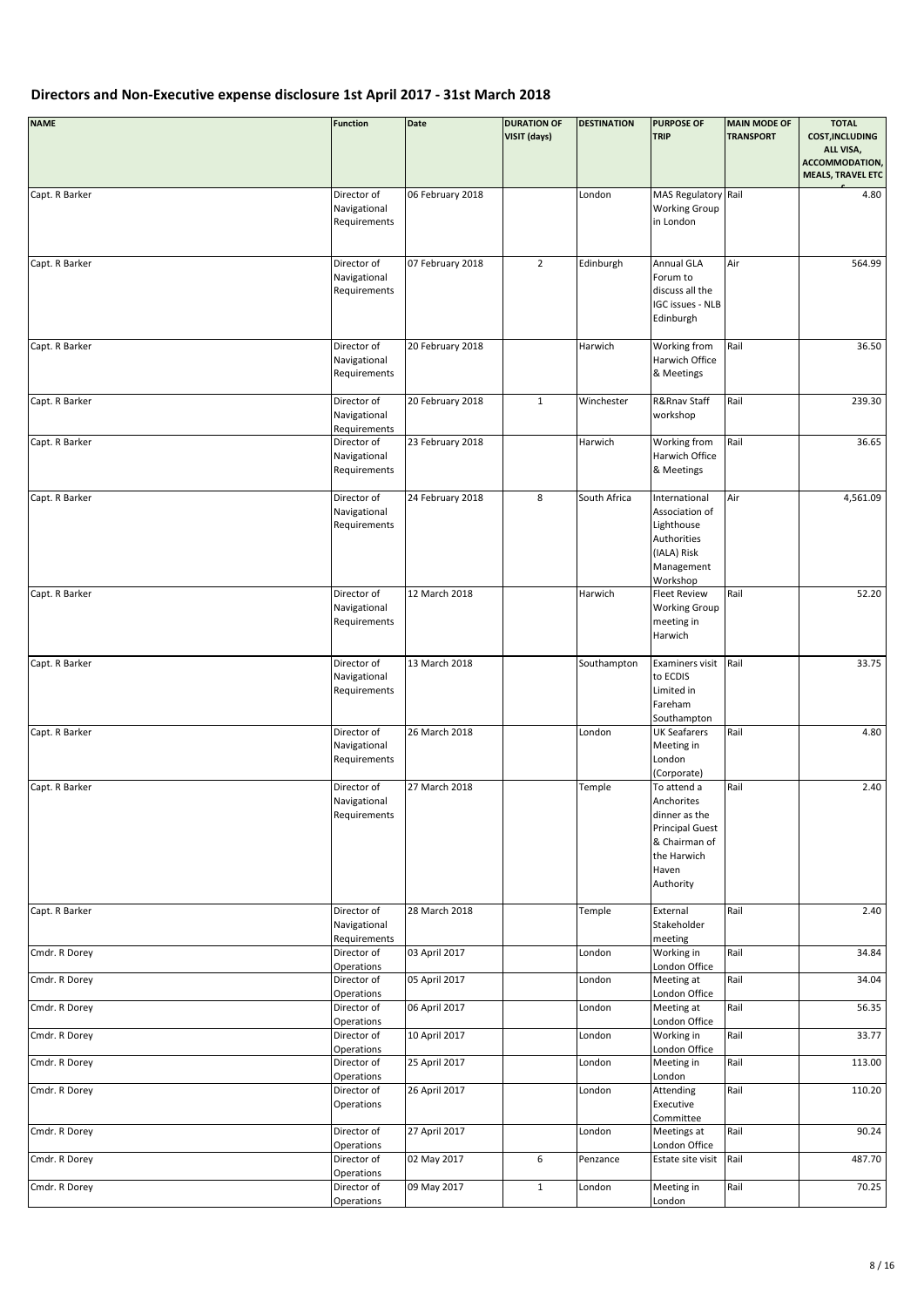| <b>NAME</b>   | <b>Function</b>                         | Date              | <b>DURATION OF</b><br>VISIT (days) | <b>DESTINATION</b> | <b>PURPOSE OF</b><br><b>TRIP</b>                              | <b>MAIN MODE OF</b><br><b>TRANSPORT</b> | <b>TOTAL</b><br><b>COST, INCLUDING</b><br>ALL VISA,<br>ACCOMMODATION,<br><b>MEALS, TRAVEL ETC</b> |
|---------------|-----------------------------------------|-------------------|------------------------------------|--------------------|---------------------------------------------------------------|-----------------------------------------|---------------------------------------------------------------------------------------------------|
| Cmdr. R Dorey | Director of<br>Operations               | 14 May 2017       | $\mathbf{1}$                       | Edinburgh          | Meeting at NLB Air                                            |                                         | 492.54                                                                                            |
| Cmdr. R Dorey | Director of<br>Operations               | 15 May 2017       |                                    | London             | Meeting in<br>London                                          | Rail                                    | 56.90                                                                                             |
| Cmdr. R Dorey | Director of<br>Operations               | 17 May 2017       | $\overline{2}$                     | London             | Nautical<br>Institute<br>Seminar                              | Rail                                    | 217.63                                                                                            |
| Cmdr. R Dorey | Director of<br>Operations               | 23 May 2017       |                                    | London             | Seafarer UK<br><b>Annual Meeting</b>                          | Rail                                    | 111.80                                                                                            |
| Cmdr. R Dorey | Director of<br>Operations               | 02 June 2017      |                                    | London             | Meeting in<br>London                                          | Rail                                    | 107.45                                                                                            |
| Cmdr. R Dorey | Director of<br>Operations               | 05 June 2017      |                                    | Edinburgh          | Meeting at NLB Air                                            |                                         | 132.65                                                                                            |
| Cmdr. R Dorey | Director of<br>Operations               | 06 June 2017      | $\mathbf{1}$                       | London             | Trinitytide                                                   | Rail                                    | 352.34                                                                                            |
| Cmdr. R Dorey | Director of<br>Operations               | 08 June 2017      |                                    | London             | Examiners<br>meeting                                          | Rail                                    | 53.04                                                                                             |
| Cmdr. R Dorey | Director of<br>Operations               | 12 June 2017      |                                    | London             | Working in<br>London Office                                   | Rail                                    | 91.50                                                                                             |
| Cmdr. R Dorey | Director of<br>Operations               | 13 June 2017      |                                    | London             | Attending<br>National<br>Infrastructure                       | Rail                                    | 117.29                                                                                            |
| Cmdr. R Dorey | Director of<br>Operations               | 20 June 2017      |                                    | London             | Interviews at<br>London Office                                | Rail                                    | 131.24                                                                                            |
| Cmdr. R Dorey | Director of<br>Operations               | 21 June 2017      |                                    | London             | Meetings in<br>London                                         | Rail                                    | 123.30                                                                                            |
| Cmdr. R Dorey | Director of<br>Operations               | 26 June 2017      |                                    | Swansea            | Viewing Trial at Rail<br>Mumbles                              |                                         | 289.20                                                                                            |
| Cmdr. R Dorey | Director of<br>Operations               | 10 July 2017      |                                    | London             | Meetings at<br>London office                                  | Rail                                    | 112.80                                                                                            |
| Cmdr. R Dorey | Director of<br>Operations               | 11 July 2017      |                                    | London             | Meetings at<br>London office                                  | Rail                                    | 110.60                                                                                            |
| Cmdr. R Dorey | Director of<br>Operations               | 12 July 2017      |                                    | London             | Meetings at<br>London office                                  | Rail                                    | 76.50                                                                                             |
| Cmdr. R Dorey | Director of<br>Operations               | 13 July 2017      | $\mathbf{1}$                       | Edinburgh          | PMWG meeting Air / Taxi<br>at NLB                             |                                         | 622.04                                                                                            |
| Cmdr. R Dorey | Director of<br>Operations               | 17 July 2017      |                                    | London             | MCG Strategy /<br>Examiners                                   | Rail                                    | 51.11                                                                                             |
| Cmdr. R Dorey | Director of<br>Operations               | 18 July 2017      |                                    | London             | Corporate<br>Board / Court                                    | Rail                                    | 62.00                                                                                             |
| Cmdr. R Dorey | Director of<br>Operations               | 24 July 2017      | $\overline{4}$                     | VC                 | Estate site visits                                            |                                         | 453.33                                                                                            |
| Cmdr. R Dorey | Director of<br>Operations               | 29 July 2017      | 3                                  | Cowes              | Support to<br>Master's visit                                  | Rail / Car                              | 306.38                                                                                            |
| Cmdr. R Dorey | Director of<br>Operations               | 03 August 2017    |                                    | London             | Working at<br>London Office                                   | Rail                                    | 70.11                                                                                             |
| Cmdr. R Dorey | Director of<br>Operations               | 07 August 2017    |                                    | London             | Braemar<br>Meeting                                            | Rail                                    | 102.24                                                                                            |
| Cmdr. R Dorey | Director of<br>Operations               | 08 August 2017    |                                    | London             | Meeting at<br>London Office                                   | Rail                                    | 47.70                                                                                             |
| Cmdr. R Dorey | Director of<br>Operations               | 09 August 2017    | $\mathbf{1}$                       | London             | Meetings at<br>London office                                  | Rail                                    | 118.15                                                                                            |
| Cmdr. R Dorey | Director of<br>Operations               | 10 August 2017    |                                    | Birkenhead         | Meeting at<br>Cammell Laird                                   | Rail                                    | 208.00                                                                                            |
| Cmdr. R Dorey | Director of<br>Operations               | 31 August 2017    |                                    | London             | Man<br>Com/Board                                              | Rail                                    | 31.51                                                                                             |
| Cmdr. R Dorey | Director of<br>Operations               | 04 September 2017 |                                    | London             | LISW meeting                                                  | Rail                                    | 103.41                                                                                            |
| Cmdr. R Dorey | Director of<br>Operations               | 05 September 2017 |                                    | London             | Executive<br>Committee                                        | Rail                                    | 92.50                                                                                             |
| Cmdr. R Dorey | Director of                             | 06 September 2017 |                                    | London             | DfT meeting                                                   | Rail                                    | 53.65                                                                                             |
| Cmdr. R Dorey | Operations<br>Director of               | 08 September 2017 |                                    | London             | London                                                        | Rail                                    | 113.85                                                                                            |
| Cmdr. R Dorey | Operations<br>Director of<br>Operations | 11 September 2017 | $\overline{4}$                     | London             | meetings<br>London<br>International<br>Shipping Week<br>Event |                                         | 64.00                                                                                             |
| Cmdr. R Dorey | Director of<br>Operations               | 14 September 2017 |                                    | Edinburgh          | <b>Fleet Review</b><br>Mtg                                    | Air                                     | 98.37                                                                                             |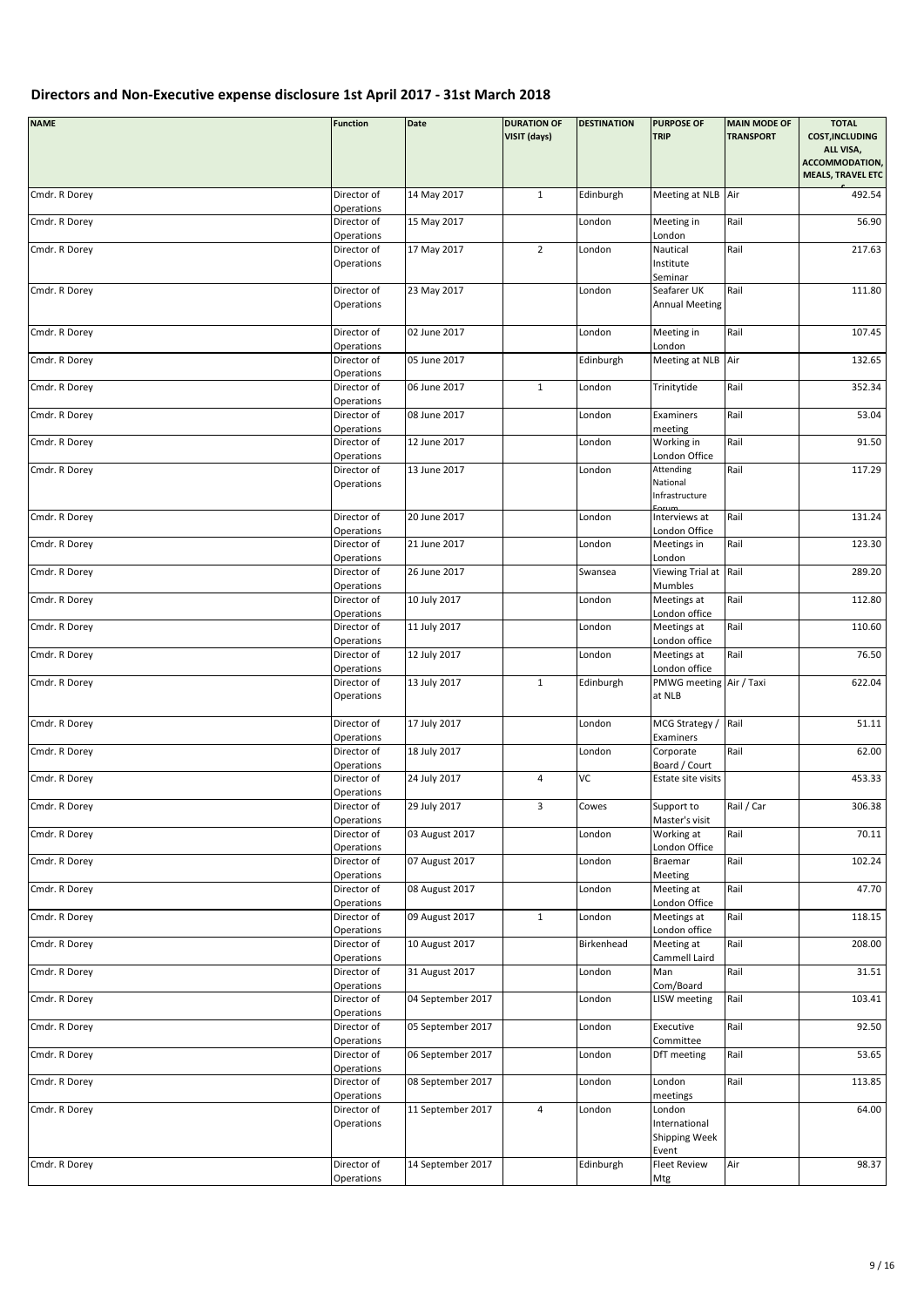| <b>NAME</b>   | <b>Function</b>                         | Date              | <b>DURATION OF</b><br>VISIT (days) | <b>DESTINATION</b> | <b>PURPOSE OF</b><br><b>TRIP</b>                                   | <b>MAIN MODE OF</b><br><b>TRANSPORT</b> | <b>TOTAL</b><br><b>COST, INCLUDING</b><br>ALL VISA,<br>ACCOMMODATION,<br><b>MEALS, TRAVEL ETC</b> |
|---------------|-----------------------------------------|-------------------|------------------------------------|--------------------|--------------------------------------------------------------------|-----------------------------------------|---------------------------------------------------------------------------------------------------|
| Cmdr. R Dorey | Director of<br>Operations               | 15 September 2017 | $\mathbf{1}$                       | London             | Chamber of<br>Shipping Event                                       | Rail                                    | 37.30                                                                                             |
| Cmdr. R Dorey | Director of<br>Operations               | 16 September 2017 |                                    | London             | Sea Change<br>Event                                                | Rail / Taxi                             | 42.64                                                                                             |
| Cmdr. R Dorey | Director of<br>Operations               | 18 September 2017 |                                    | London             | <b>IMarEst</b><br>meeting                                          | Rail                                    | 55.59                                                                                             |
| Cmdr. R Dorey | Director of<br>Operations               | 18 September 2017 |                                    | Swindon            | Engineering &<br>Ops Annual Mtg                                    | Rail                                    | 67.32                                                                                             |
| Cmdr. R Dorey | Director of<br>Operations               | 19 September 2017 | $\mathbf{1}$                       | Swindon            | Engineering &<br>Ops Annual Mtg                                    | Rail                                    | 139.54                                                                                            |
| Cmdr. R Dorey | Director of                             | 26 September 2017 |                                    | London             | Meetings -                                                         | Rail                                    | 72.45                                                                                             |
| Cmdr. R Dorey | Operations<br>Director of<br>Operations | 27 September 2017 |                                    | London             | London office<br>LHB Mtg                                           | Rail                                    | 52.40                                                                                             |
| Cmdr. R Dorey | Director of                             | 01 October 2017   |                                    |                    | <b>IMarEST</b>                                                     |                                         | 267.00                                                                                            |
| Cmdr. R Dorey | Operations<br>Director of               | 02 October 2017   | $\overline{2}$                     | Sark               | meeting<br><b>Helicopter Ops</b>                                   | Car                                     | 95.21                                                                                             |
| Cmdr. R Dorey | Operations<br>Director of<br>Operations | 05 October 2017   | $\mathbf{1}$                       | London             | Viewing<br><b>IMarEST</b><br>external<br>stakeholder<br>engagement | Rail                                    | 22.59                                                                                             |
| Cmdr. R Dorey | Director of<br>Operations               | 06 October 2017   |                                    | London             | Working in<br>London Office                                        | Rail                                    | 33.50                                                                                             |
| Cmdr. R Dorey | Director of<br>Operations               | 10 October 2017   | $\mathbf{1}$                       | Edinburgh          | <b>Fleet Review</b>                                                | Air                                     | 206.10                                                                                            |
| Cmdr. R Dorey | Director of<br>Operations               | 10 October 2017   |                                    | London             | Mtg<br>Corporate<br>Board/Examiner                                 | Rail                                    | 39.20                                                                                             |
| Cmdr. R Dorey | Director of                             | 12 October 2017   |                                    | London             | Exec/LHB                                                           | Rail                                    | 100.91                                                                                            |
| Cmdr. R Dorey | Operations<br>Director of               | 19 October 2017   |                                    | London             | <b>OBC Review</b>                                                  | Rail                                    | 110.80                                                                                            |
| Cmdr. R Dorey | Operations<br>Director of               | 30 October 2017   |                                    | London             | Mtg<br>Meetings -                                                  | Rail                                    | 114.65                                                                                            |
| Cmdr. R Dorey | Operations<br>Director of<br>Operations | 31 October 2017   |                                    | London             | London office<br>External<br>stakeholder                           | Rail                                    | 47.70                                                                                             |
| Cmdr. R Dorey | Director of<br>Operations               | 03 November 2017  |                                    | London             | engagement<br>Meetings -<br>London office                          | Rail                                    | 113.60                                                                                            |
| Cmdr. R Dorey | Director of<br>Operations               | 06 November 2017  | $\mathbf{1}$                       | London             | Meetings /<br><b>IMArest</b>                                       | Rail                                    | 114.99                                                                                            |
| Cmdr. R Dorey | Director of<br>Operations               | 07 November 2017  |                                    | London             | function<br>Meetings -<br>London office                            | Rail                                    | 20.78                                                                                             |
| Cmdr. R Dorey | Director of<br>Operations               | 08 November 2017  | $\overline{2}$                     | Paris              | IALA<br>Conference                                                 | Rail                                    | 355.77                                                                                            |
| Cmdr. R Dorey | Director of<br>Operations               | 08 November 2017  |                                    | London             | Meetings -<br>London office                                        | Rail                                    | 61.20                                                                                             |
| Cmdr. R Dorey | Director of<br>Operations               | 13 November 2017  |                                    | London             | Meetings -<br>London office                                        | Rail                                    | 106.90                                                                                            |
| Cmdr. R Dorey | Director of<br>Operations               | 14 November 2017  |                                    | London             | Meetings -<br>London office                                        | Rail                                    | 23.71                                                                                             |
| Cmdr. R Dorey | Director of                             | 15 November 2017  |                                    | London             | <b>LHB Meeting</b>                                                 | Rail                                    | 59.50                                                                                             |
| Cmdr. R Dorey | Operations<br>Director of               | 16 November 2017  | $\mathbf{1}$                       | London             | <b>Fleet Review</b>                                                | Rail                                    | 79.44                                                                                             |
| Cmdr. R Dorey | Operations<br>Director of<br>Operations | 17 November 2017  |                                    | London             | De-<br>Commissioning                                               | Rail                                    | 58.50                                                                                             |
| Cmdr. R Dorey | Director of                             | 21 November 2017  |                                    | London             | Course<br>Board/Court                                              | Rail                                    | 92.75                                                                                             |
| Cmdr. R Dorey | Operations<br>Director of               | 22 November 2017  | $\mathbf 1$                        | Edinburgh          | Meeting<br>IGC 5/PMWG                                              | Air                                     | 319.36                                                                                            |
| Cmdr. R Dorey | Operations<br>Director of<br>Operations | 23 November 2017  | $\mathbf{1}$                       | Portsmouth         | External<br>stakeholder -<br><b>RFA TideSpring</b><br>event        | Air                                     | 239.25                                                                                            |
| Cmdr. R Dorey | Director of<br>Operations               | 28 November 2017  |                                    | London             | Attending<br>Thames Skill<br>Academy                               | Car                                     | 41.34                                                                                             |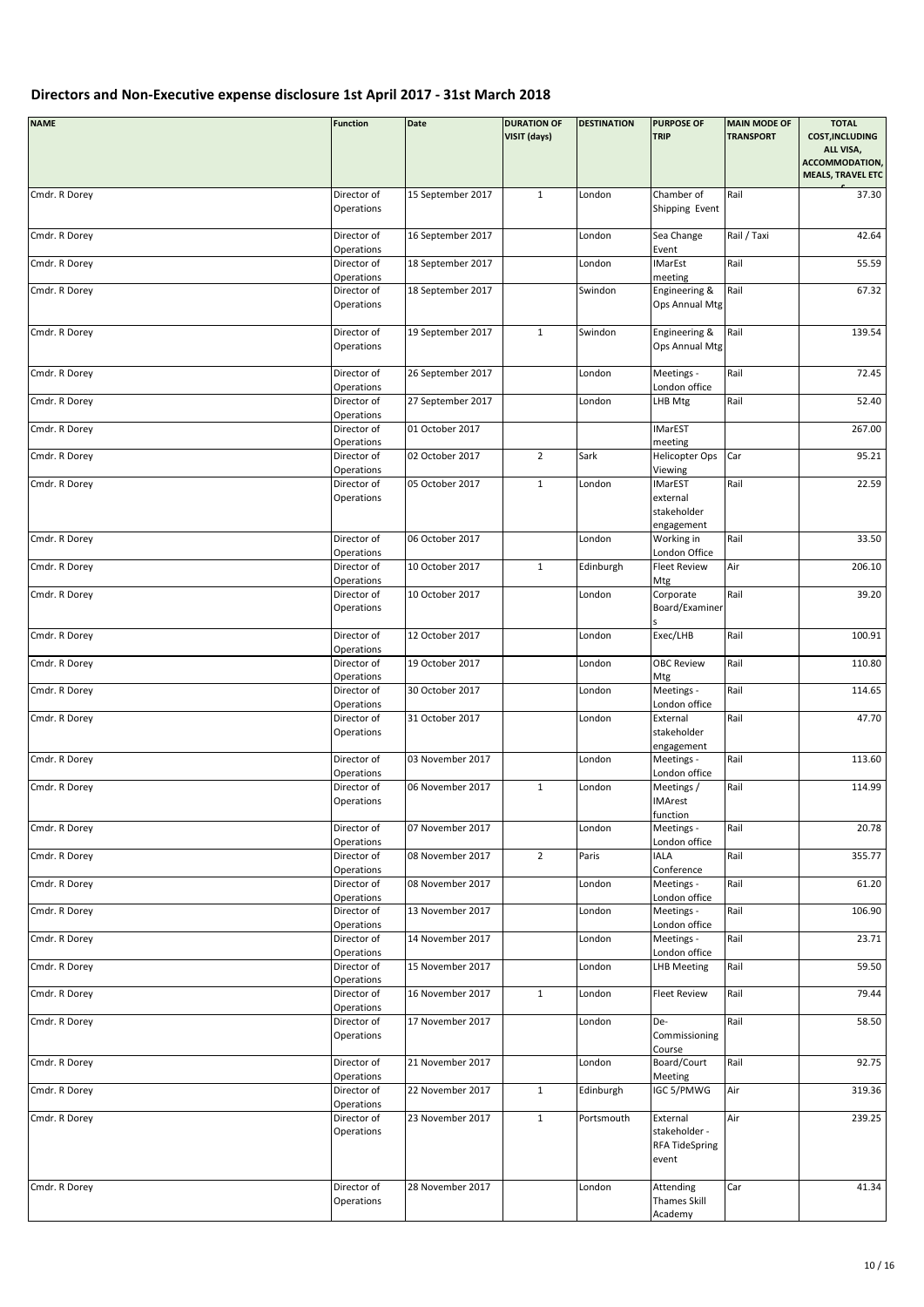| <b>NAME</b>   | <b>Function</b>                         | Date             | <b>DURATION OF</b><br>VISIT (days) | <b>DESTINATION</b>   | <b>PURPOSE OF</b><br><b>TRIP</b>                    | <b>MAIN MODE OF</b><br><b>TRANSPORT</b> | <b>TOTAL</b><br><b>COST, INCLUDING</b><br>ALL VISA,<br>ACCOMMODATION,<br><b>MEALS, TRAVEL ETC</b> |
|---------------|-----------------------------------------|------------------|------------------------------------|----------------------|-----------------------------------------------------|-----------------------------------------|---------------------------------------------------------------------------------------------------|
| Cmdr. R Dorey | Director of<br>Operations               | 30 November 2017 | $\mathbf{1}$                       | Barry Island         | Mtg with Peter<br><b>Binding THV</b><br>Mair        |                                         | 11.70                                                                                             |
| Cmdr. R Dorey | Director of<br>Operations               | 04 December 2017 |                                    | London               | Attending Fleet Rail<br>Review<br>Mtg/Carol         |                                         | 91.55                                                                                             |
| Cmdr. R Dorey | Director of                             | 06 December 2017 |                                    | London               | Service<br>Meetings -                               | Rail                                    | 105.67                                                                                            |
| Cmdr. R Dorey | Operations<br>Director of               | 15 December 2017 |                                    | London               | London office<br>Meetings -                         | Rail                                    | 66.46                                                                                             |
|               | Operations                              |                  |                                    |                      | London office                                       |                                         |                                                                                                   |
| Cmdr. R Dorey | Director of<br>Operations               | 19 December 2017 |                                    | London               | Meetings -<br>London office                         | Rail                                    | 118.87                                                                                            |
| Cmdr. R Dorey | Director of                             | 03 January 2018  |                                    | London               | Meetings -                                          |                                         | (12.00)                                                                                           |
| Cmdr. R Dorey | Operations<br>Director of<br>Operations | 11 January 2018  | $\mathbf{1}$                       | London               | London office<br>Executive<br>Committee Mtg         | Rail                                    | 161.40                                                                                            |
| Cmdr. R Dorey | Director of<br>Operations               | 12 January 2018  |                                    | London               | <b>Fleet Review</b><br>Project Board<br>Mtg         | Rail                                    | 56.40                                                                                             |
| Cmdr. R Dorey | Director of<br>Operations               | 16 January 2018  |                                    | London               | Corporate<br>Board/Examiner                         | Rail                                    | 112.20                                                                                            |
| Cmdr. R Dorey | Director of<br>Operations               | 23 January 2018  |                                    | London               | Senior<br>Board/Court                               | Rail                                    | 113.70                                                                                            |
| Cmdr. R Dorey | Director of                             | 31 January 2018  |                                    | London               | LHB                                                 | Rail                                    | 120.54                                                                                            |
| Cmdr. R Dorey | Operations<br>Director of               | 01 February 2018 |                                    | Seoul                | <b>IALA</b>                                         | Air                                     | 2,752.11                                                                                          |
| Cmdr. R Dorey | Operations<br>Director of               | 01 February 2018 | $\overline{2}$                     | Southampton          | Conference<br>Hurst project                         | car                                     | 237.09                                                                                            |
|               | Operations                              |                  |                                    |                      | Handover                                            |                                         |                                                                                                   |
| Cmdr. R Dorey | Director of<br>Operations               | 05 February 2018 | $\mathbf{1}$                       | London               | Working at<br><b>Tower Hill</b>                     | Rail                                    | 73.09                                                                                             |
| Cmdr. R Dorey | Director of<br>Operations               | 06 February 2018 | $\mathbf{1}$                       | London               | Meetings -<br>London office                         | Rail                                    | 17.70                                                                                             |
| Cmdr. R Dorey | Director of<br>Operations               | 07 February 2018 | $\overline{2}$                     | Edinburgh            | <b>IGC Forum</b>                                    | Air                                     | 462.88                                                                                            |
| Cmdr. R Dorey | Director of<br>Operations               | 26 February 2018 |                                    | Ipswich              | Solicitors -<br>Passport Notary<br>for Gibraltar    | Air                                     | 5.14                                                                                              |
| Cmdr. R Dorey | Director of<br>Operations               | 28 February 2018 | $\mathbf 1$                        | Southampton          | External<br>stakeholder<br>engagerment              | car                                     | 81.54                                                                                             |
| Cmdr. R Dorey | Director of<br>Operations               | 01 March 2018    | 1                                  | Edinburgh            | <b>Fleet Review</b><br>Project Board<br>Mtg         | Air                                     | 239.69                                                                                            |
| Cmdr. R Dorey | Director of<br>Operations               | 09 March 2018    |                                    | London               | Reference<br>Group meeting                          | Rail                                    | 118.70                                                                                            |
| Cmdr. R Dorey | Director of<br>Operations               | 14 March 2018    |                                    | London               | Executive<br>Committee Mtg                          |                                         | 3.90                                                                                              |
| Cmdr. R Dorey | Director of<br>Operations               | 15 March 2018    | $\overline{2}$                     | London               | London<br>meetings/functi<br>ons                    | Rail/Taxi                               | 168.45                                                                                            |
| Cmdr. R Dorey | Director of<br>Operations               | 19 March 2018    |                                    | <b>Great Bentley</b> | Corporate<br>Board/Examiner                         | Rail                                    | 66.00                                                                                             |
| Cmdr. R Dorey | Director of<br>Operations               | 21 March 2018    |                                    | London               | LHB                                                 | Air                                     | 117.65                                                                                            |
| Cmdr. R Dorey | Director of<br>Operations               | 23 March 2018    |                                    | Portland Bill        | Estate site visit                                   |                                         | 62.69                                                                                             |
| Cmdr. R Dorey | Director of<br>Operations               | 27 March 2018    | $\mathbf 1$                        | London               | External<br>stakeholder                             |                                         | 5.00                                                                                              |
| D Ring        | Non-Executive                           | 03 April 2017    |                                    | London               | engagement<br>Department of<br>Transport<br>Meeting | Rail                                    | 67.50                                                                                             |
| D Ring        | Non-Executive                           | 04 April 2017    |                                    | London               | Combined<br>Boards                                  | Rail                                    | 66.20                                                                                             |
| D Ring        | Non-Executive                           | 08 May 2017      |                                    | London               | Department of<br>Transport<br>Meeting               | Rail                                    | 37.20                                                                                             |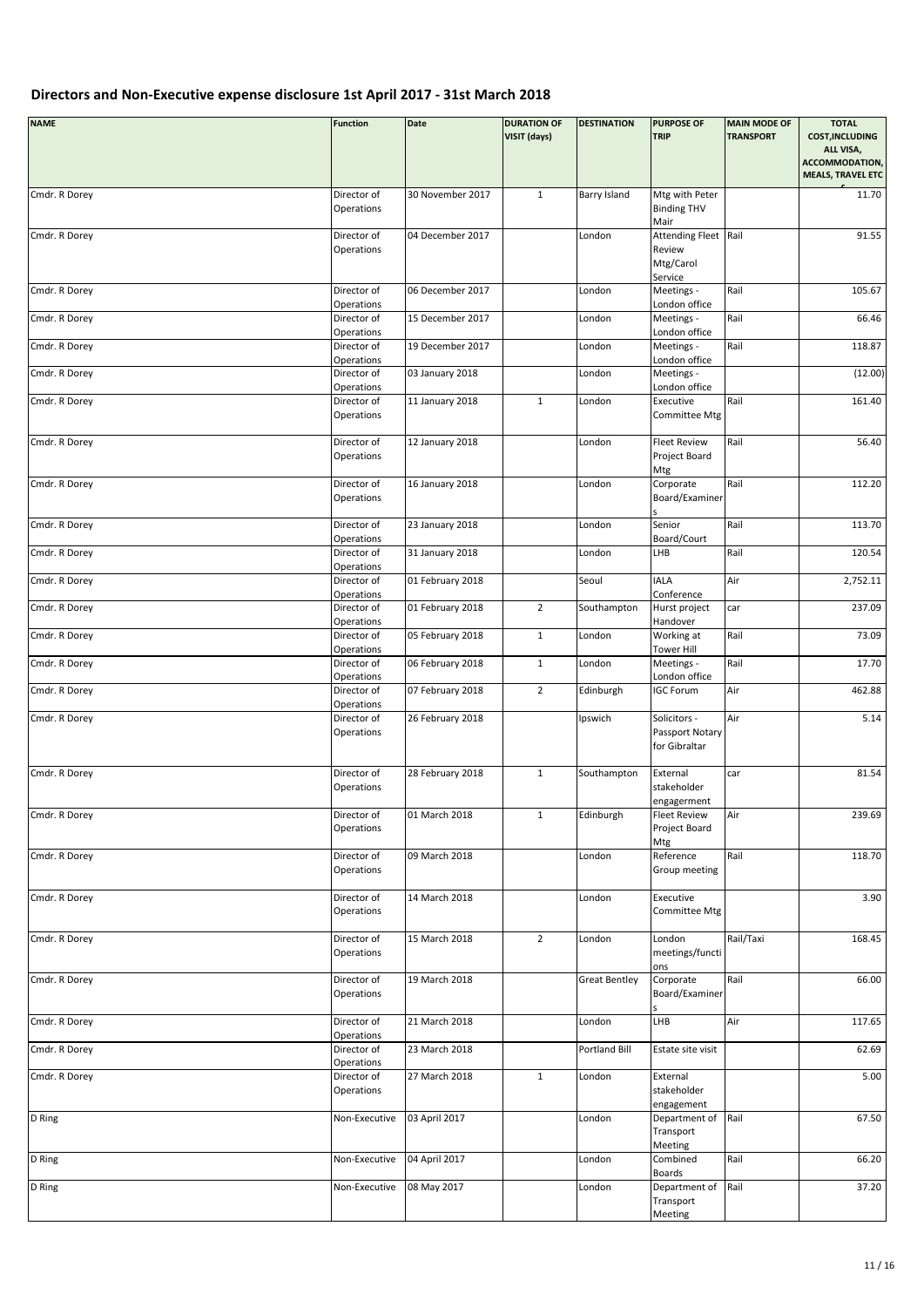| <b>NAME</b> | <b>Function</b> | Date              | <b>DURATION OF</b><br>VISIT (days) | <b>DESTINATION</b> | <b>PURPOSE OF</b><br><b>TRIP</b>                                                                             | <b>MAIN MODE OF</b><br><b>TRANSPORT</b> | <b>TOTAL</b><br><b>COST, INCLUDING</b><br>ALL VISA,<br>ACCOMMODATION,<br><b>MEALS, TRAVEL ETC</b> |
|-------------|-----------------|-------------------|------------------------------------|--------------------|--------------------------------------------------------------------------------------------------------------|-----------------------------------------|---------------------------------------------------------------------------------------------------|
| D Ring      | Non-Executive   | 17 May 2017       | $\mathbf{1}$                       | London             | <b>Board Meeting</b>                                                                                         | Rail                                    | 303.20                                                                                            |
| D Ring      | Non-Executive   | 08 June 2017      | $\mathbf{1}$                       | Edinburgh          | Joint Strategy<br>Board                                                                                      | Air                                     | 467.78                                                                                            |
| D Ring      | Non-Executive   | 22 November 2017  | $\mathbf{1}$                       | London             | JSB Meeting                                                                                                  | Rail                                    | 329.54                                                                                            |
| D Ring      | Non-Executive   | 30 November 2017  |                                    | London             | DfT                                                                                                          | Rail                                    | 126.10                                                                                            |
| D Ring      | Non-Executive   | 12 January 2018   |                                    | London             | <b>Fleet Review</b><br>Meeting                                                                               | Rail                                    | 120.10                                                                                            |
| D Ring      | Non-Executive   | 27 September 2018 |                                    | London             | <b>Board Meeting</b>                                                                                         | Rail                                    | 122.00                                                                                            |
| E Johnson   | Non-Executive   | 04 April 2017     |                                    | London             | Evening<br>function with<br>the combined<br>boards of TH<br>Lighthouse<br>Service and the<br>TH Corporation. | Rail                                    | 25.60                                                                                             |
| E Johnson   | Non-Executive   | 08 May 2017       |                                    | London             | Non-executives' Rail<br>meeting with<br>DfT officials, at<br>Westminster.                                    |                                         | 27.10                                                                                             |
| M Amos      | Non-Executive   | 26 April 2017     |                                    | London             | Induction                                                                                                    | Rail                                    | 202.90                                                                                            |
| M Amos      | Non-Executive   | 08 May 2017       |                                    | London             | DfT Meeting                                                                                                  | Rail                                    | 291.90                                                                                            |
| M Amos      | Non-Executive   | 18 May 2017       |                                    | London             | Lighthouse<br><b>Board Meeting</b>                                                                           | Rail                                    | 276.90                                                                                            |
| M Amos      | Non-Executive   | 19 June 2017      |                                    | Kettering          | <b>Audit Meeting</b>                                                                                         | Rail                                    | 200.00                                                                                            |
| M Amos      | Non-Executive   | 06 July 2017      |                                    | London             | Audit & Risk<br>Assurance<br>Committee<br>Meeting                                                            | Taxi                                    | 260.00                                                                                            |
| M Amos      | Non-Executive   | 20 July 2017      | $\mathbf{1}$                       | Harwich            | Lighthouse<br><b>Board Meeting</b>                                                                           | Taxi                                    | 450.00                                                                                            |
| M Amos      | Non-Executive   | 27 September 2017 |                                    | London             | Trinitas Board & Rail/Car<br><b>Audit Meeting</b>                                                            |                                         | 381.86                                                                                            |
| M Amos      | Non-Executive   | 31 October 2017   |                                    | London             | Civic Lunch                                                                                                  | Rail/Car                                | 287.20                                                                                            |
| M Amos      | Non-Executive   | 06 November 2017  | $\mathbf 1$                        | London             | <b>Cyber Security</b><br>Course                                                                              | Rail/Car                                | 479.22                                                                                            |
| M Amos      | Non-Executive   | 15 November 2017  |                                    | London             | LHB                                                                                                          | Rail/Car                                | 293.40                                                                                            |
| M Amos      | Non-Executive   | 29 November 2017  |                                    | Harwich            | <b>Internal Audit</b><br>Planning<br>Workshop                                                                | Rail/Car                                | 180.90                                                                                            |
| M Amos      | Non-Executive   | 07 December 2017  |                                    | London             | Audit<br>Committee                                                                                           | Rail/Car                                | 301.60                                                                                            |
| M Amos      | Non-Executive   | 05 February 2018  | $\mathbf{1}$                       | London             | Chamber of<br>Shipping Dinner                                                                                | Rail/Car                                | 613.88                                                                                            |
| M Amos      | Non-Executive   | 21 March 2018     |                                    | London             | <b>Board Meeting</b>                                                                                         | Rail/Car                                | 287.60                                                                                            |
| P Matthews  | Non-Executive   | 03 April 2017     |                                    | London             | <b>DfT Meeting</b>                                                                                           | Rail                                    | 61.80                                                                                             |
| P Matthews  | Non-Executive   | 04 April 2017     | $\mathbf{1}$                       | London             | Combined<br>Boards                                                                                           | Rail                                    | 172.20                                                                                            |
| P Matthews  | Non-Executive   | 10 April 2017     |                                    | London             | Strategy<br>Meeting                                                                                          | Rail                                    | 61.85                                                                                             |
| P Matthews  | Non-Executive   | 08 May 2017       |                                    | London             | DfT Meeting                                                                                                  | Rail                                    | 60.30                                                                                             |
| P Matthews  | Non-Executive   | 18 May 2017       |                                    | London             | Lighthouse<br>Board                                                                                          | Rail                                    | 29.55                                                                                             |
| P Matthews  | Non-Executive   | 08 June 2017      | $\mathbf{1}$                       | Edinburgh via Pe   | Joint Stategic<br><b>Board Meeting</b>                                                                       | Rail                                    | 526.20                                                                                            |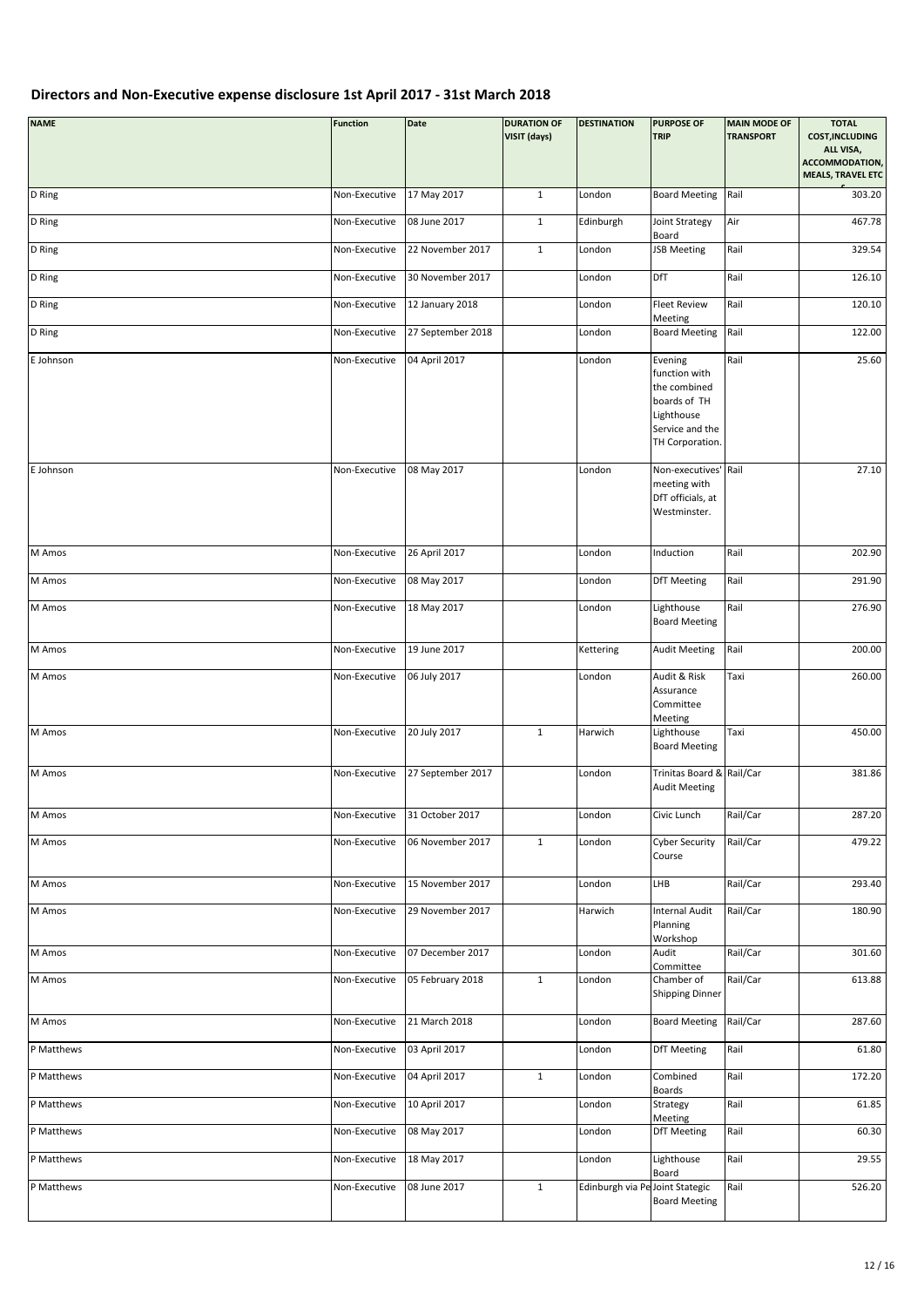| <b>NAME</b> | <b>Function</b>                         | Date              | <b>DURATION OF</b><br>VISIT (days) | <b>DESTINATION</b> | <b>PURPOSE OF</b><br><b>TRIP</b>                            | <b>MAIN MODE OF</b><br><b>TRANSPORT</b> | <b>TOTAL</b><br><b>COST, INCLUDING</b><br>ALL VISA,<br>ACCOMMODATION,<br><b>MEALS, TRAVEL ETC</b> |
|-------------|-----------------------------------------|-------------------|------------------------------------|--------------------|-------------------------------------------------------------|-----------------------------------------|---------------------------------------------------------------------------------------------------|
| P Matthews  | Non-Executive                           | 06 July 2017      |                                    | London             | Audit                                                       | Rail/Car                                | 87.65                                                                                             |
| P Matthews  | Non-Executive                           | 20 July 2017      | $\mathbf{1}$                       | Harwich            | Committee<br><b>Board Meeting</b>                           | Car                                     | 186.40                                                                                            |
| P Matthews  | Non-Executive                           | 28 July 2017      |                                    | London             | HR meeting                                                  | Rail/Car                                | 59.65                                                                                             |
| P Matthews  | Non-Executive                           | 05 September 2017 |                                    | London             | DfT                                                         | Rail/Car                                | 52.50                                                                                             |
| P Matthews  | Non-Executive                           | 13 September 2017 |                                    | London             | Shipping Week                                               | Taxi                                    | 50.00                                                                                             |
| P Matthews  | Non-Executive                           | 27 September 2017 |                                    | London             | Audit / Board                                               | Rail/Car                                | 65.65                                                                                             |
| P Matthews  | Non-Executive                           | 11 October 2017   |                                    | London             | DfT/Board<br>Meeting                                        | Rail/Car                                | 94.00                                                                                             |
| P Matthews  | Non-Executive                           | 22 November 2017  |                                    | London             | <b>JSB Meeting</b><br>(cancelled)                           |                                         | 5.00                                                                                              |
| P Matthews  | Non-Executive                           | 07 December 2017  |                                    | London             | Audit<br>Committee                                          | Rail/Car                                | 69.13                                                                                             |
| P Matthews  | Non-Executive                           | 14 December 2017  |                                    | London             | <b>DfT Reception</b>                                        | Rail/Car                                | 80.00                                                                                             |
| P Matthews  | Non-Executive                           | 31 January 2018   |                                    | London             | Lighthouse<br>Board                                         | Rail/Car                                | 63.55                                                                                             |
| P Matthews  | Non-Executive                           | 02 February 2018  |                                    | London             | <b>DfT</b>                                                  | Rail/Car                                | 91.74                                                                                             |
| T Damen     | Director<br><b>Business</b><br>Services | 03 April 2017     |                                    | London             | Working from<br>London Office &<br>Meetings                 | Rail                                    | 54.37                                                                                             |
| T Damen     | Director<br><b>Business</b><br>Services | 04 April 2017     | $\mathbf{1}$                       | London             | Working from<br>London office<br>and TH Evening<br>Function | Rail                                    | 75.69                                                                                             |
| T Damen     | Director<br><b>Business</b><br>Services | 06 April 2017     |                                    | London             | Working from<br>London Office &<br>Meetings                 | Rail                                    | 15.20                                                                                             |
| T Damen     | Director<br><b>Business</b><br>Services | 10 April 2017     |                                    | London             | Working from<br>London Office &<br>Meetings                 | Rail                                    | 68.50                                                                                             |
| T Damen     | Director<br><b>Business</b><br>Services | 26 April 2017     |                                    | London             | Attending<br>Executive<br>Committee                         | Rail                                    | 64.59                                                                                             |
| T Damen     | Director<br><b>Business</b><br>Services | 28 April 2017     |                                    | Colchester         | Recruitment<br>Agency meeting                               |                                         | 2.95                                                                                              |
| T Damen     | Director<br><b>Business</b><br>Services | 04 May 2017       | 4                                  | Penzance           | Coast                                                       | Site visits West Rail/Vessel / Car      | 394.81                                                                                            |
| T Damen     | Director<br><b>Business</b><br>Services | 09 May 2017       |                                    | London             | Meeting                                                     | Rail                                    | 63.07                                                                                             |
| T Damen     | Director<br><b>Business</b><br>Services | 15 May 2017       |                                    | London             | Working from<br>London Office &<br>Meetings                 | Rail                                    | 63.50                                                                                             |
| T Damen     | Director<br><b>Business</b><br>Services | 16 May 2017       |                                    | London             | Working from<br>London Office &<br>Meetings                 | Rail                                    | 66.70                                                                                             |
| T Damen     | Director<br><b>Business</b><br>Services | 01 June 2017      |                                    | London             | Working from<br>London Office &<br>Meetings                 | Rail                                    | 37.60                                                                                             |
| T Damen     | Director<br><b>Business</b><br>Services | 07 June 2017      |                                    | London             | Working from<br>London Office &<br>Meetings &               | Rail                                    | 60.50                                                                                             |
| T Damen     | Director<br><b>Business</b><br>Services | 08 June 2017      |                                    | Colchester         | <b>Trinity Tide</b><br>Project meeting                      |                                         | 5.90                                                                                              |
| T Damen     | Director<br><b>Business</b><br>Services | 20 June 2017      |                                    | London             | London Office<br>Interviews                                 | Rail                                    | 64.99                                                                                             |
| T Damen     | Director<br><b>Business</b><br>Services | 03 July 2017      |                                    | Harwich            | <b>SMT Team</b><br>Lunch                                    |                                         | 160.00                                                                                            |
| T Damen     | Director<br><b>Business</b><br>Services | 04 July 2017      |                                    | Basildon           | Meeting with<br>new HR<br>Manager                           |                                         | 24.00                                                                                             |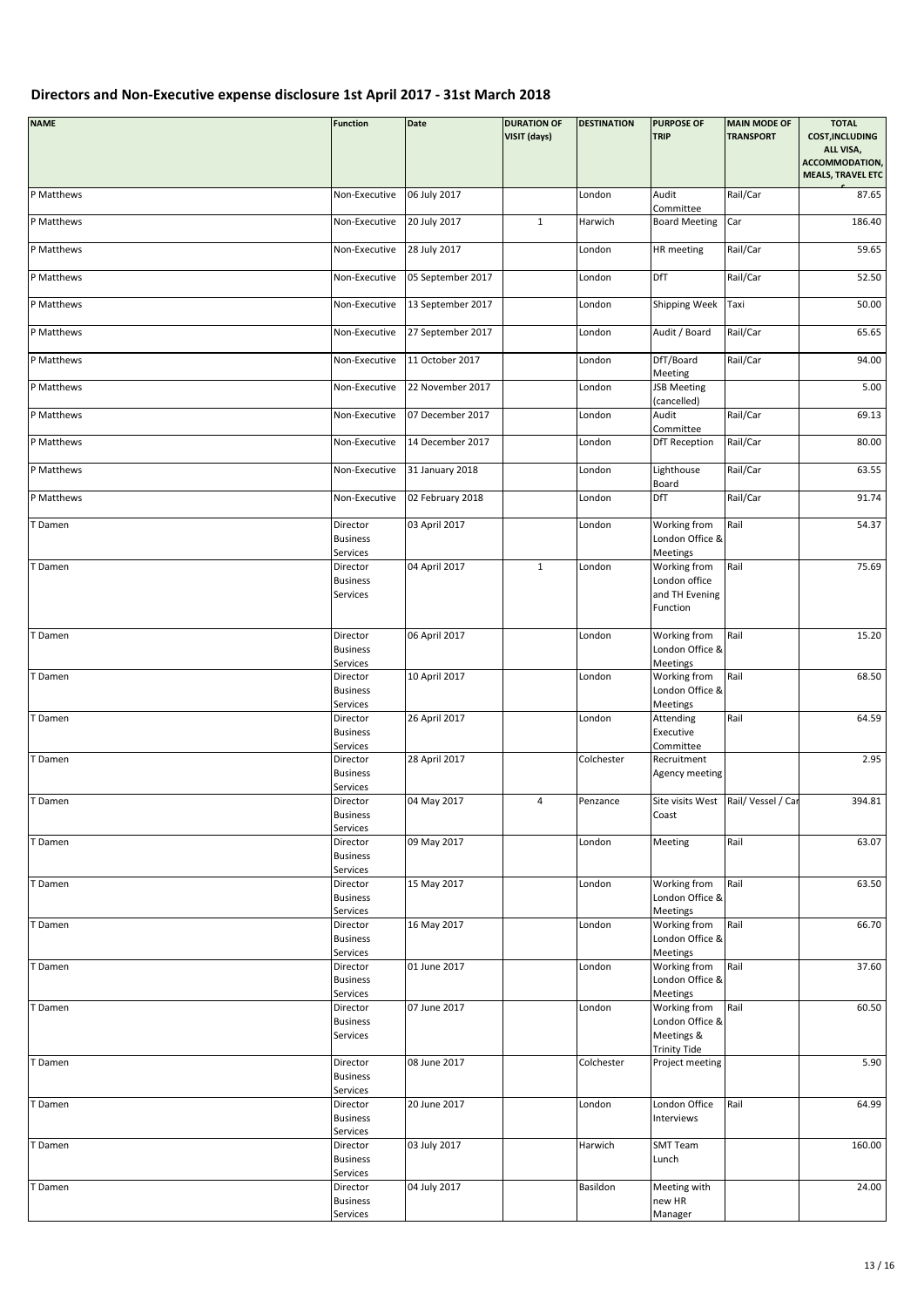| <b>NAME</b> | <b>Function</b>                                     | <b>Date</b>       | <b>DURATION OF</b><br>VISIT (days) | <b>DESTINATION</b> | <b>PURPOSE OF</b><br><b>TRIP</b>                                                | <b>MAIN MODE OF</b><br><b>TRANSPORT</b> | <b>TOTAL</b><br><b>COST, INCLUDING</b><br>ALL VISA,<br>ACCOMMODATION,<br><b>MEALS, TRAVEL ETC</b> |
|-------------|-----------------------------------------------------|-------------------|------------------------------------|--------------------|---------------------------------------------------------------------------------|-----------------------------------------|---------------------------------------------------------------------------------------------------|
| T Damen     | Director<br><b>Business</b><br>Services             | 06 July 2017      |                                    | London             | Audit<br>Committee<br>Meeting                                                   | Rail                                    | 60.50                                                                                             |
| T Damen     | Director<br><b>Business</b><br>Services             | 12 July 2017      |                                    | London             | Working from<br>London Office &<br>Meetings & DFT                               | Rail                                    | 60.50                                                                                             |
| T Damen     | Director<br><b>Business</b>                         | 24 July 2017      |                                    | London             | Meeting<br>Working from<br>London Office &                                      | Rail                                    | 82.40                                                                                             |
| T Damen     | Services<br>Director<br><b>Business</b>             | 28 July 2017      |                                    | London             | Meetings<br>Working from<br>London Office &                                     | Rail                                    | 66.49                                                                                             |
| T Damen     | Services<br>Director<br><b>Business</b><br>Services | 11 August 2017    |                                    | Harwich            | Meetings<br><b>Business lunch</b><br>with departing<br><b>HR Manager</b>        |                                         | 15.60                                                                                             |
| T Damen     | Director<br><b>Business</b><br>Services             | 05 September 2017 |                                    | London             | Rem Com and<br>Executive<br>Committee<br>meetings                               | Rail                                    | 56.50                                                                                             |
| T Damen     | Director<br><b>Business</b><br>Services             | 06 September 2017 |                                    | London             | Working from<br>London Office &<br>Meetings & DFT<br>meeting                    | Rail                                    | 70.86                                                                                             |
| T Damen     | Director<br><b>Business</b><br>Services             | 08 September 2017 |                                    | London             | Working from<br>London Office &<br>Meetings                                     | Rail                                    | 66.39                                                                                             |
| T Damen     | Director<br><b>Business</b><br>Services             | 11 September 2017 |                                    | London             | Working from<br>London Office &<br>Meetings                                     | Rail                                    | 60.40                                                                                             |
| T Damen     | Director<br><b>Business</b><br>Services             | 13 September 2017 | $\mathbf 1$                        | London             | London<br>International<br>Shipping Week                                        | Rail                                    | 42.60                                                                                             |
| T Damen     | Director<br><b>Business</b><br>Services             | 14 September 2017 | $\mathbf{1}$                       | Edinburgh          | IGC meeting                                                                     | Air                                     | 156.62                                                                                            |
| T Damen     | Director<br><b>Business</b><br>Services             | 19 September 2017 |                                    | London             | Working from<br>London Office &<br>Meetings                                     | Rail                                    | 65.65                                                                                             |
| T Damen     | Director<br><b>Business</b><br>Services             | 26 September 2017 |                                    | London             | Working from<br>London Office &<br>Meetings                                     | Rail                                    | 57.55                                                                                             |
| T Damen     | Director<br><b>Business</b><br>Services             | 27 September 2017 |                                    | London             | Audit<br>Committee and<br>LHB Mtg                                               | Rail                                    | 60.40                                                                                             |
| T Damen     | Director<br><b>Business</b><br>Services             | 03 October 2017   |                                    | London             | Working from<br>London Office &<br>Meetings                                     | Rail                                    | 66.90                                                                                             |
| T Damen     | Director<br><b>Business</b><br>Services             | 12 October 2017   |                                    | London             | Executive/LHB<br>Mtg                                                            | Rail                                    | 60.60                                                                                             |
| T Damen     | Director<br><b>Business</b><br>Services             | 18 October 2017   |                                    | London             | MyCSP Regional Rail<br>Employer<br>Forum                                        |                                         | 74.89                                                                                             |
| T Damen     | Director<br><b>Business</b><br>Services             | 19 October 2017   |                                    | London             | Working from<br>London Office &<br>Meetings                                     | Rail                                    | 44.04                                                                                             |
| T Damen     | Director<br><b>Business</b><br>Services             | 31 October 2017   |                                    | London             | Working from<br>London Office &<br>Meetings and<br>Civic Lunch                  | Rail                                    | 60.60                                                                                             |
| T Damen     | Director<br><b>Business</b><br>Services             | 01 November 2017  |                                    | Harwich            | <b>Working Lunch</b><br>with new HR<br>Manager and<br>Director of<br>Operations |                                         | 60.00                                                                                             |
| T Damen     | Director<br><b>Business</b><br>Services             | 07 November 2017  |                                    | London             | <b>Cyber Security</b><br>Course                                                 | Rail                                    | 60.60                                                                                             |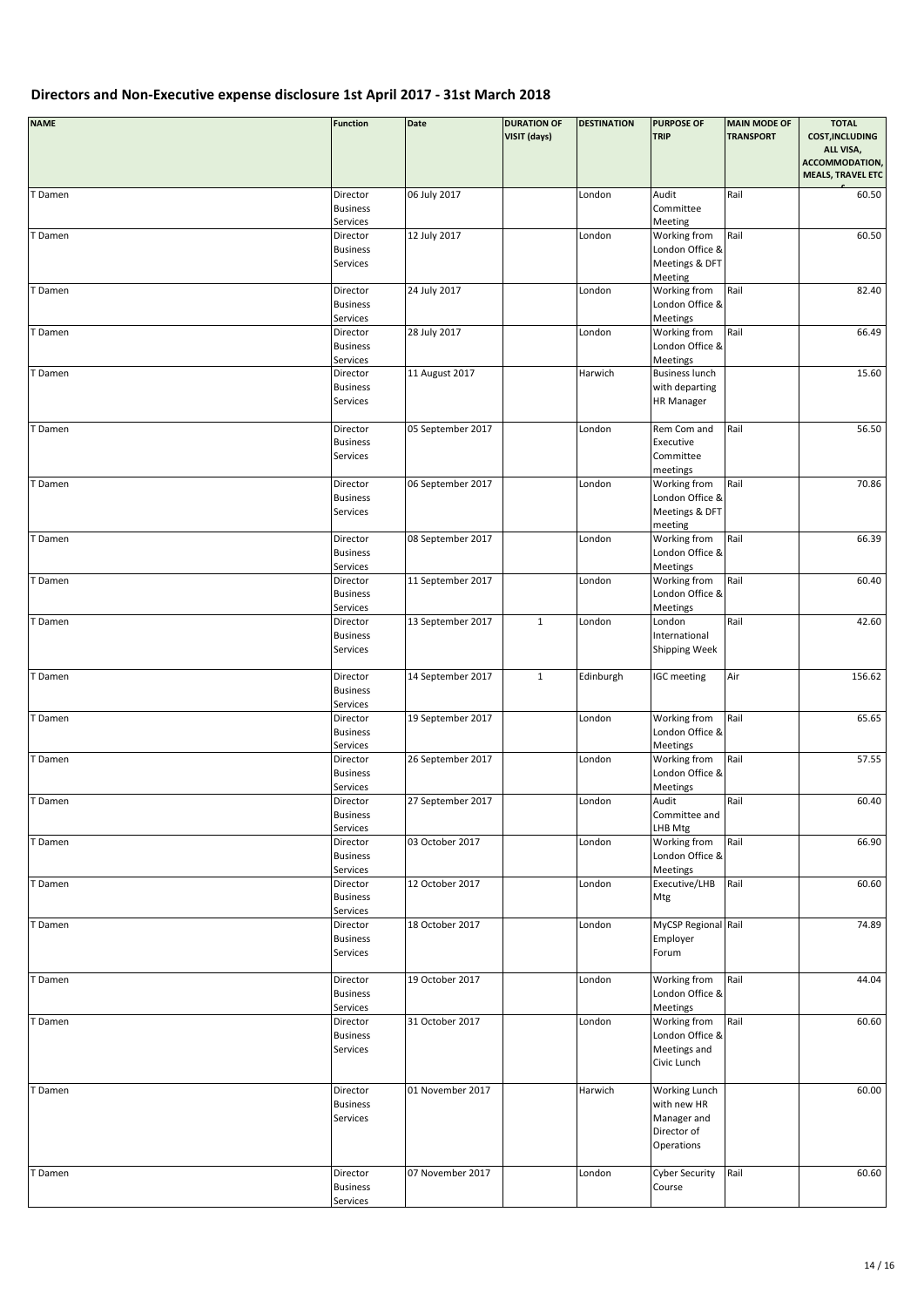| <b>NAME</b> | <b>Function</b>                         | Date             | <b>DURATION OF</b><br>VISIT (days) | <b>DESTINATION</b> | <b>PURPOSE OF</b><br><b>TRIP</b>                                                                                                                    | <b>MAIN MODE OF</b><br><b>TRANSPORT</b> | <b>TOTAL</b><br><b>COST, INCLUDING</b><br>ALL VISA,<br>ACCOMMODATION,<br><b>MEALS, TRAVEL ETC</b> |
|-------------|-----------------------------------------|------------------|------------------------------------|--------------------|-----------------------------------------------------------------------------------------------------------------------------------------------------|-----------------------------------------|---------------------------------------------------------------------------------------------------|
| T Damen     | Director<br><b>Business</b><br>Services | 08 November 2017 |                                    | London             | Working from<br>London office &<br>Meeting & TH<br>Staff Awards<br>Ceremony                                                                         | Rail                                    | 66.60                                                                                             |
| T Damen     | Director<br><b>Business</b><br>Services | 15 November 2017 |                                    | London             | LHB                                                                                                                                                 | Rail                                    | 66.35                                                                                             |
| T Damen     | Director<br><b>Business</b><br>Services | 17 November 2017 |                                    | London             | De-<br>Commissioning<br>Course                                                                                                                      | Rail                                    | 60.60                                                                                             |
| T Damen     | Director<br><b>Business</b><br>Services | 30 November 2017 | $\mathbf{1}$                       | Swansea            | Visit Swansea<br>Depot                                                                                                                              | Rail                                    | 234.44                                                                                            |
| T Damen     | Director<br><b>Business</b><br>Services | 04 December 2017 |                                    | London             | Working from<br>London office &<br>Meeting & TH<br>Evening<br>Function                                                                              | Rail                                    | 21.80                                                                                             |
| T Damen     | Director<br><b>Business</b><br>Services | 06 December 2017 |                                    | London             | Working from<br>London Office &<br>Meetings                                                                                                         | Rail                                    | 126.75                                                                                            |
| T Damen     | Director<br><b>Business</b><br>Services | 18 December 2017 |                                    | Mistley            | harwich SMT<br>working lunch                                                                                                                        | Rail                                    | 271.92                                                                                            |
| T Damen     | Director<br><b>Business</b><br>Services | 01 January 2018  |                                    |                    | Accountancy<br>Membership                                                                                                                           |                                         | 382.00                                                                                            |
| T Damen     | Director<br><b>Business</b><br>Services | 11 January 2018  |                                    | London             | Executive<br>Committee                                                                                                                              | Rail                                    | 68.80                                                                                             |
| T Damen     | Director<br><b>Business</b><br>Services | 16 January 2018  |                                    | London             | Working from<br>London Office &<br><b>GIAA Meeting</b>                                                                                              | Rail                                    | 42.70                                                                                             |
| T Damen     | Director<br><b>Business</b><br>Services | 19 January 2018  |                                    | Leicester          | Mtg with GIAA,<br><b>Internal Audit</b><br>and Chair of<br>ARAC                                                                                     |                                         | 150.20                                                                                            |
| T Damen     | Director<br><b>Business</b><br>Services | 31 January 2018  |                                    | London             | LHB                                                                                                                                                 | Rail                                    | 62.80                                                                                             |
| T Damen     | Director<br><b>Business</b><br>Services | 07 February 2018 | $\mathbf{1}$                       | Edinburgh          | <b>IGC Forum</b>                                                                                                                                    | Air                                     | 277.01                                                                                            |
| T Damen     | Director<br><b>Business</b><br>Services | 23 February 2018 |                                    | Harwich            | Harwich Open<br><b>Technical Day</b>                                                                                                                |                                         | 21.97                                                                                             |
| T Damen     | Director<br><b>Business</b><br>Services | 28 February 2018 |                                    | Ċ.                 | Passport<br>Notarisation for<br>work permit<br>Gibraltar<br>covering<br>Director of<br><b>Business</b><br>Services and<br>Director of<br>Operations |                                         | 105.58                                                                                            |
| T Damen     | Director<br><b>Business</b><br>Services | 08 March 2018    |                                    | London             | Working from<br>London Office &<br>Meetings                                                                                                         | Rail                                    | 34.00                                                                                             |
| T Damen     | Director<br><b>Business</b><br>Services | 09 March 2018    |                                    | London             | Working from<br>London Office &<br>Meetings                                                                                                         | Rail                                    | 62.80                                                                                             |
| T Damen     | Director<br><b>Business</b><br>Services | 13 March 2018    |                                    | London             | ALB and NDPB<br>course                                                                                                                              | Rail                                    | 71.60                                                                                             |
| T Damen     | Director<br><b>Business</b><br>Services | 14 March 2018    |                                    | London             | Executive<br>Committee                                                                                                                              | Rail                                    | 62.80                                                                                             |
| T Damen     | Director<br><b>Business</b><br>Services | 21 March 2018    |                                    | London             | Audit<br>Committee /<br>LHB                                                                                                                         | Rail                                    | 65.80                                                                                             |